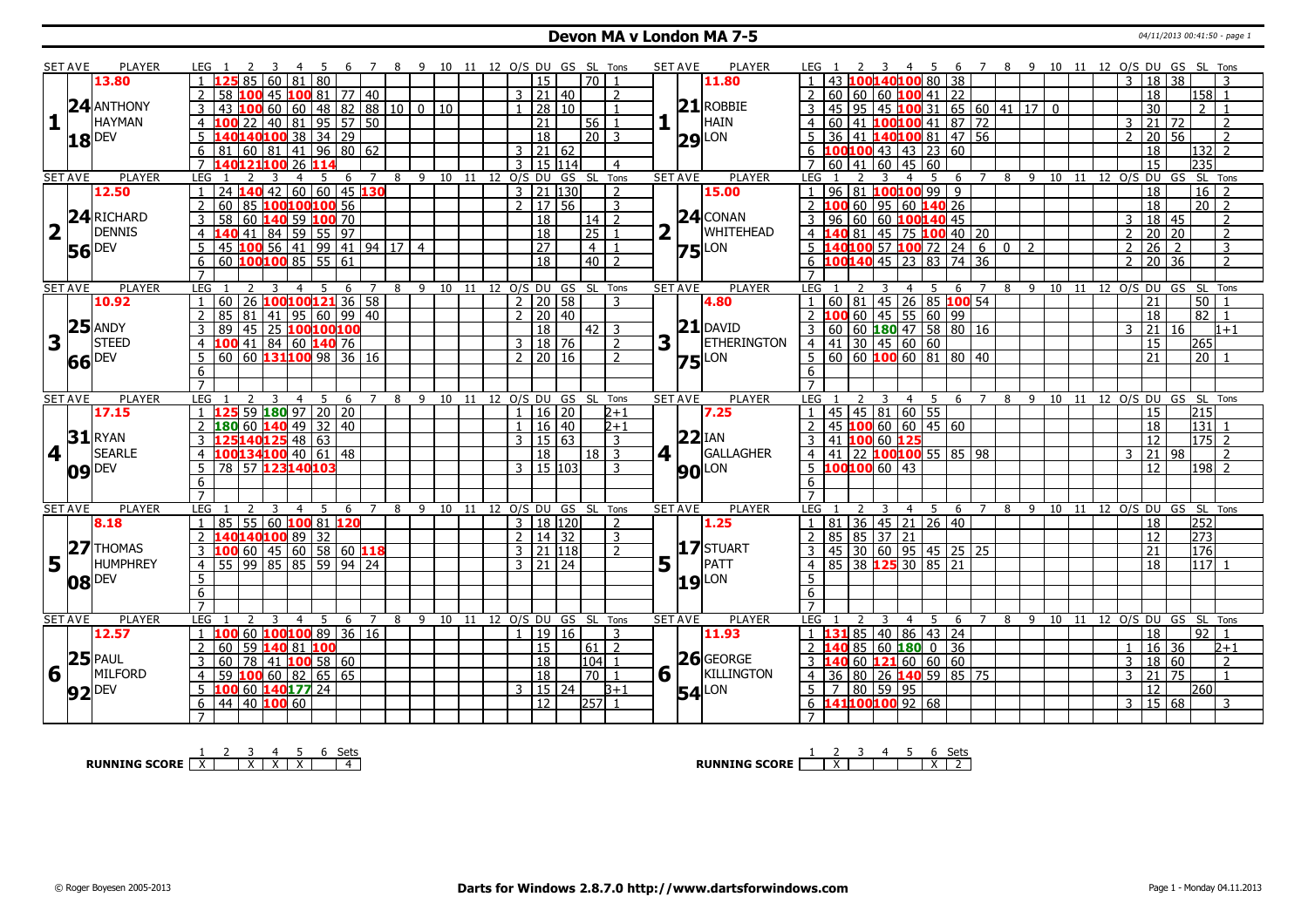### **Devon MA v London MA 7-5** 04/11/2013 00:41:50 - page 2

|                         | <b>SET AVE</b> | <b>PLAYER</b>       | LEG 1<br>- 5                                      |                     | 7 8 9 10 11 12 O/S DU GS SL Tons |                   |                |                     |    |                                    |   | <b>SET AVE</b>      | <b>PLAYER</b>       | 7 8 9 10 11 12 O/S DU GS SL Tons<br>LEG 1<br>5<br>- 6                                                                      |
|-------------------------|----------------|---------------------|---------------------------------------------------|---------------------|----------------------------------|-------------------|----------------|---------------------|----|------------------------------------|---|---------------------|---------------------|----------------------------------------------------------------------------------------------------------------------------|
|                         |                | 10.85               | $\overline{99}$<br>43<br>183.                     | 76                  |                                  |                   |                | $3 \mid 18 \mid 76$ |    | $\overline{2}$                     |   |                     | 7.60                | 35 140 86 60 60 40<br>80<br>18                                                                                             |
|                         |                |                     | LOO <mark>140</mark> 38   43   20   15            |                     | 0 <sup>1</sup><br>-5             |                   |                | 3 27                | -5 | 3                                  |   |                     |                     | 45 85 100 140 83 40 4 0<br>$\overline{24}$<br>$\overline{4}$<br>$\overline{2}$                                             |
|                         |                | 24 MICHAEL          | 125 55 140 68<br>85<br>28<br>3                    |                     |                                  |                   | 3 <sup>1</sup> | 18 68               |    | $\overline{2}$                     |   |                     | $22$ NICKY          | $3 \mid 140 \mid 41 \mid 25 \mid 58 \mid 25 \mid 96$<br>18<br>116                                                          |
| $\overline{\mathbf{z}}$ |                | PEARCE              | <b>40100</b> 45 39 95 36 46<br>$\overline{4}$     |                     |                                  |                   |                | 2   20   46         |    | $\overline{2}$                     | 7 |                     | <b>TURNER</b>       | 4 45 100 95 140 35 70<br>$16$ 2<br>18                                                                                      |
|                         |                |                     |                                                   |                     |                                  |                   |                |                     |    |                                    |   |                     |                     | 5 <sup>1</sup>                                                                                                             |
|                         |                | $14$ <sup>DEV</sup> | 5                                                 |                     |                                  |                   |                |                     |    |                                    |   |                     | $92$ LON            |                                                                                                                            |
|                         |                |                     | $6\overline{}$                                    |                     |                                  |                   |                |                     |    |                                    |   |                     |                     | 6                                                                                                                          |
|                         |                |                     | $\overline{7}$                                    |                     |                                  |                   |                |                     |    |                                    |   |                     |                     | $\overline{7}$                                                                                                             |
|                         | SET AVE        | PLAYER              | LEG<br>- 5<br>2<br>3<br>4<br>$\mathbf{1}$         | -6<br>7             | 9<br>8                           | 10 11 12 O/S DU   | $\mathbf{1}$   |                     |    | GS SL Tons                         |   | <b>SET AVE</b>      | <b>PLAYER</b>       | LEG<br>8 9 10 11 12 0/S DU GS SL Tons<br>5<br>$\overline{7}$<br>2<br>3<br>$\overline{4}$<br>6                              |
|                         |                | 10.85               | 72 40<br>$\overline{83}$<br>85<br>81              |                     |                                  |                   |                | 16 40               |    | $\overline{1}$                     |   |                     | 12.66               | 60 140100 31 127<br>43<br>15<br>$\overline{1}$<br>-3                                                                       |
|                         |                | $26$ JOHN           | 1401258851428<br>$\overline{2}$<br>41<br>60       |                     | 8                                |                   |                | $1 \mid 22 \mid$    | 8  | $\overline{2}$                     |   |                     | $24$ CHRIS          | 85 40 40 45 30 57 85 59<br>$\overline{24}$<br>60<br>$\overline{2}$                                                         |
|                         |                |                     | $\overline{3}$<br>0 <b>180 45 120</b> 16          |                     |                                  |                   | $\overline{2}$ | 14 16               |    | B+1                                |   |                     |                     | 3 125 96 100 60<br>$\overline{12}$<br>$120$   2                                                                            |
| 8                       | $\mathbf{L}$   | <b>IMRIE</b>        | 41 60 59 45 59 82 58<br>$\overline{4}$<br>41      |                     |                                  |                   |                | 24                  |    | 56                                 | 8 |                     | <b>STEVENS</b>      | 25 20<br>$4   85   60   59   100   139   38   0   0   20$<br>$\overline{2}$                                                |
|                         | 33             | <b>DEV</b>          | 60 100 97 88 16<br>5<br>40                        |                     |                                  |                   |                | $2 \mid 17 \mid 16$ |    | $\overline{2}$                     |   |                     | <b>86</b> LON       | 5 100100100135 46<br>$\overline{15}$<br>$20$   4                                                                           |
|                         |                |                     | 6                                                 |                     |                                  |                   |                |                     |    |                                    |   |                     |                     | 6                                                                                                                          |
|                         |                |                     | $\overline{7}$                                    |                     |                                  |                   |                |                     |    |                                    |   |                     |                     |                                                                                                                            |
|                         | <b>SET AVE</b> | <b>PLAYER</b>       | LEG<br>5<br>3<br>$\overline{4}$                   | $\overline{z}$<br>6 | 8                                |                   |                |                     |    | 9 10 11 12 0/S DU GS SL Tons       |   | <b>SET AVE</b>      | <b>PLAYER</b>       | 8 9 10 11 12 0/S DU GS SL Tons<br>LEG<br>$\overline{4}$<br>5<br>6                                                          |
|                         |                | 19.33               | $\overline{59}$<br>43 140 100<br>22               |                     |                                  |                   |                | $\overline{15}$     |    | $137$ 2                            |   |                     | 16.82               | 25 140140 43 99 54<br>17 54<br>$\overline{2}$<br>$\overline{1}$                                                            |
|                         |                |                     | $146$ 137 60 60<br>44<br>27                       |                     |                                  |                   |                | $2 \ 20 \ 60$       |    | 2                                  |   |                     |                     | $\boxed{59}$ 99 94 93 51<br>$2 \mid 40$<br>18<br>65                                                                        |
|                         | 28             | <b>LIAM</b>         | 85 104<br>3<br>41                                 |                     |                                  |                   |                | 15                  |    | $31 \mid 3$                        |   |                     | $28$ STEVE          | 3 100100 81 40 100 80<br>$\overline{2}$<br>17 80<br>3                                                                      |
| $\overline{9}$          |                | <b>GOYNE</b>        | 1808414460<br>28<br>45<br>$\overline{4}$          |                     |                                  |                   |                | 18                  |    | 60 l1+1                            |   | $9\sqrt{1}$         | DOUGLAS             | 4 120100180 61 30 10<br>16<br>l 10<br>$B+1$<br>$\overline{1}$                                                              |
|                         |                | $17$ DEV            | 5<br>41<br>125100100 99 36                        |                     |                                  |                   |                | 16   36             |    | 3                                  |   | <b>09</b> LON       |                     | $5 \vert 100 \vert 25 \vert 68 \vert 60 \vert 85 \vert 123$<br>18<br>40<br>$\overline{z}$                                  |
|                         |                |                     | 139140 95 29 40<br>58<br>6                        |                     |                                  |                   |                | 16 40               |    | $\overline{2}$                     |   |                     |                     | $6 \overline{139} \overline{60} \overline{97} \overline{60} \overline{30}$<br>15<br>115 I1                                 |
|                         |                |                     | 45 121 180 30<br>$\overline{7}$<br>85             |                     |                                  |                   |                | 15                  |    | 40 b+1                             |   |                     |                     | 7 96 100140 45 100 20<br>16<br>20<br>3                                                                                     |
|                         | <b>SET AVE</b> | <b>PLAYER</b>       | LEG<br>5<br>3<br>$\blacksquare$<br>$\overline{4}$ | 6 7                 | - 8                              |                   |                |                     |    | 9 10 11 12 O/S DU GS SL Tons       |   | <b>SET AVE</b>      | <b>PLAYER</b>       | LEG<br>8<br>9 10 11 12 O/S DU GS SL Tons<br>6 7<br>4                                                                       |
|                         |                | 7.76                | 58   60   180   67   60<br>$\overline{1}$         |                     |                                  |                   |                | 15                  |    | $76 1+1$                           |   |                     | 13.28               | 1   60   140   140   97   64<br>14 64<br>$\overline{2}$<br>$\overline{2}$                                                  |
|                         |                |                     | 80 41 58 96 122 59<br>$\overline{2}$<br>45        |                     |                                  |                   |                | $20$ 59             |    | $\overline{1}$                     |   |                     |                     | 85 100 83 85 128 10 6<br>21<br>$\overline{2}$<br>$\overline{2}$<br>$\overline{4}$                                          |
|                         |                | 24 SHANE            | 46 80 58 36 81                                    |                     |                                  |                   |                | 15                  |    | 200                                |   |                     | $29$ LEWIS          | $100140100$ 99 62<br>15 62<br>3<br>3                                                                                       |
| <b>10</b>               |                | <b>JOSLIN</b>       | 100100 41 95<br>4                                 |                     |                                  |                   |                | $\overline{12}$     |    | 165 <br>$\overline{z}$             |   | .a i                | <b>VENES</b>        | $4 \overline{\textbf{140140}} \overline{60} \overline{\textbf{97}} \overline{\textbf{64}}$<br>15 64<br>$\overline{2}$<br>3 |
|                         |                | 67 DEV              | 46 140 26 40 58 41 134<br>$5\overline{)}$         |                     |                                  |                   |                | $\overline{21}$     |    | 16<br>2                            |   |                     | $42$ <sup>LON</sup> | 5 100 81 100 40 60 80 40<br> 20 40<br>$\overline{2}$<br>2                                                                  |
|                         |                |                     | $6\overline{6}$                                   |                     |                                  |                   |                |                     |    |                                    |   |                     |                     | 6                                                                                                                          |
|                         |                |                     | $\overline{7}$                                    |                     |                                  |                   |                |                     |    |                                    |   |                     |                     | $\overline{7}$                                                                                                             |
|                         | <b>SET AVE</b> | <b>PLAYER</b>       | LEG<br>$\overline{4}$<br>-5                       | 6                   | 9<br>8                           | 10<br>- 11        | 12 O/S DU      |                     |    | GS SL Tons                         |   | <b>SET AVE</b>      | <b>PLAYER</b>       | <b>LEG</b><br>12 O/S DU GS SL Tons<br>8<br>9<br>10<br>4<br>-11<br>6                                                        |
|                         |                | 8.73                | 24   60   99<br>$100$ $21$<br>97<br>$\mathbf{1}$  |                     |                                  |                   |                | 18                  |    | 100 <br>$\mathbf{1}$               |   |                     | 11.74               | 1   60   59   140   41   60   59   82<br>82<br>3<br>21<br>$\mathbf{1}$                                                     |
|                         |                |                     | $\mathcal{P}$<br>85<br>  41<br>41                 | 41 60 47            | 72<br>$\mathbf{0}$               |                   |                | 27                  |    | 14<br>$\overline{1}$               |   |                     |                     | 2 <b>100</b> 60 60 40 <b>140</b> 53 40 0<br>8<br>25<br>2<br>8<br>$\overline{1}$                                            |
|                         |                | $23$ GARY           | LOO <mark>180</mark> 57 60<br>3                   |                     |                                  |                   |                | $\overline{12}$     |    | $1042 + 1$                         |   |                     | $26$ LEWIS          | 3 41 140134140 46<br>14<br>46<br>3<br>2                                                                                    |
|                         | 11             | <b>WHITTLES</b>     | 26 58 96 113 43 25<br>$\overline{4}$<br>140       |                     |                                  |                   |                | $3 \mid 21 \mid 25$ |    | $\overline{2}$                     |   | $\mathbf{1}$        | MCGURN              | 4 100 60 96 60 60 100<br>18<br>$\overline{2}$<br>25                                                                        |
|                         | 73             | <b>DEV</b>          | 60 96 60<br>5<br>140<br>65                        |                     |                                  |                   |                | $\overline{15}$     |    | $80$   1                           |   | $11$ <sup>LON</sup> |                     | 5<br>$\overline{2}$<br>$\sqrt{17}$   60<br>$1 + 1$                                                                         |
|                         |                |                     | 6                                                 |                     |                                  |                   |                |                     |    |                                    |   |                     |                     | 6                                                                                                                          |
|                         |                |                     | $\overline{7}$                                    |                     |                                  |                   |                |                     |    |                                    |   |                     |                     |                                                                                                                            |
|                         | <b>SET AVE</b> | <b>PLAYER</b>       | LEG<br>3<br>5<br>$\mathcal{P}$<br>$\overline{4}$  | 6<br>$\overline{7}$ | 8                                | 9 10 11 12 O/S DU |                |                     | GS | SL Tons                            |   | <b>SET AVE</b>      | <b>PLAYER</b>       | 12 O/S DU GS SL Tons<br>LEG<br>8<br>9<br>10 11<br>3<br>-5<br>6<br>$\overline{7}$<br>4                                      |
|                         |                | 20.25               | 180180 60<br>81                                   |                     |                                  |                   | 3              | 12 60               |    | $2+2$                              |   |                     | 17.26               | 41   81   <mark>100</mark><br>279<br>$\overline{1}$<br>9                                                                   |
|                         |                |                     | 100 81 100<br>$\overline{2}$<br>60                |                     |                                  |                   |                | $\overline{12}$     |    | $\overline{2}$<br>160 <sup>1</sup> |   |                     |                     | LOO 135 140 70 56<br>14 56<br>$\overline{2}$<br>3                                                                          |
|                         |                | 28 ADRIAN           | 10012145 55 30<br>$\overline{3}$                  | $\overline{0}$      | $\mathbf{0}$                     |                   |                | $\overline{24}$     |    | 10   3                             |   |                     | $28$ GRAHAM         | 3 60 45 85 100 60 125 20 6<br>23<br>$\overline{2}$<br>6<br>$\mathcal{P}$                                                   |
| 12+                     |                | LAMERTON            | 60<br>100<br>100141<br>4                          |                     |                                  |                   |                | 3   15   141        |    | $\overline{4}$                     |   |                     | RACKSTRAW           | 4   40   26   100   60   85<br>15<br> 190 1                                                                                |
|                         |                | <b>DEV</b>          | 55 85 100 41 78 42<br>5<br>100                    |                     |                                  |                   |                | $3 \mid 21 \mid 42$ |    | 2                                  |   |                     | LON                 | 5 100140140 89 28 0<br>$\overline{18}$<br>$\overline{4}$<br>3                                                              |
|                         | 63             |                     | $6\overline{6}$<br>60<br>85<br>140                |                     |                                  |                   |                | 9                   |    | 216 1                              |   | 06                  |                     | 6 100 95 180 126<br>12 126<br>3<br>$B+1$                                                                                   |
|                         |                |                     | 45 100100123 93 40<br>$\overline{7}$              |                     |                                  |                   |                | 1   16   40         |    | 3                                  |   |                     |                     | 7 140 80 95 45 81<br>15<br>60 1                                                                                            |
|                         |                |                     |                                                   |                     |                                  |                   |                |                     |    |                                    |   |                     |                     |                                                                                                                            |

| ⊂ot<br>τv<br>ししし<br>.                                                                              | Cot.<br>--                                                        |
|----------------------------------------------------------------------------------------------------|-------------------------------------------------------------------|
| <b>RUNNING SCORE</b>                                                                               | <b>RUNNING</b><br><b>SCORE</b><br>$\cdot$<br>$\lambda$<br>$\cdot$ |
| <b>OP</b><br>31.09<br><b>A</b><br>n<br>o Coo<br>$\cdots$<br>- Ryan Searle<br>Devon<br>$\mathbf{m}$ | Lewis Venes 29.42<br>MA<br>LOP:<br>London                         |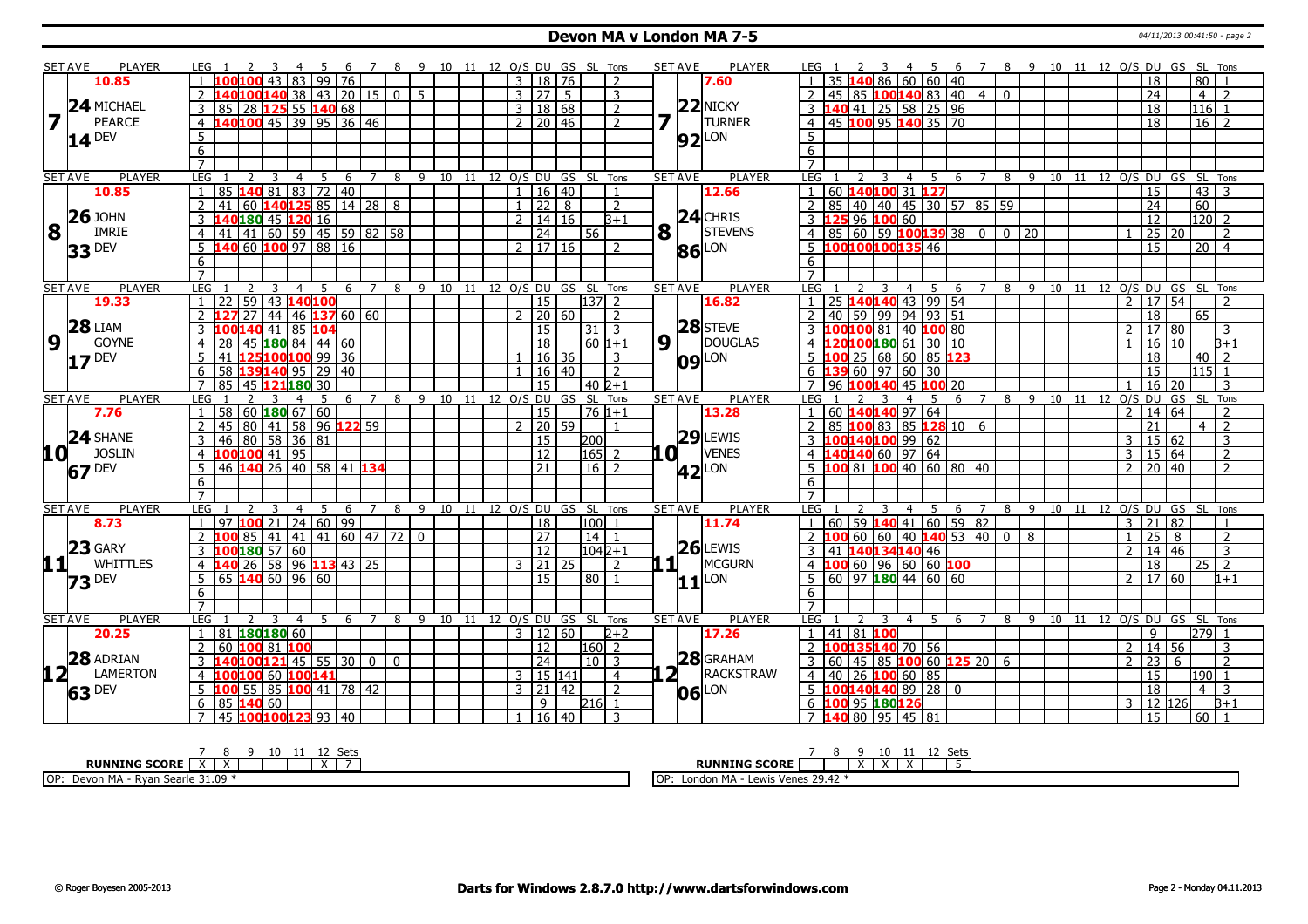## **Devon MA**

### **London MA**

| <b>PLAYER</b>          | W/Liwonilost! |    | <b>AVE</b> | <b>TAVE</b> | <b>POINTS DARTS TONS TON+180</b> |      |    |    |   | <b>TONS</b> | <b>PLAYER</b>            |    | W/Liwonilost/ | <b>AVE</b> |       | TAVE POINTS DARTS TONS TON+ 180 |                  |    |     | <b>TONS</b> |
|------------------------|---------------|----|------------|-------------|----------------------------------|------|----|----|---|-------------|--------------------------|----|---------------|------------|-------|---------------------------------|------------------|----|-----|-------------|
| <b>Anthony Hayman</b>  |               |    | 24.18 l    | 13.80       | 3361                             | 139  |    |    |   | $12 + 0$    | Robbie Hain              |    |               | 21.29      | 11.80 | 2980                            | 140              |    |     | $11 + 0$    |
| Richard Dennis         |               |    | 24.56 L    | 12.50       | 2923                             | 119  |    |    |   | 11+0        | Conan Whitehead          |    |               | 24.75      | 15.00 | 2970                            | 120 <sub>1</sub> |    |     | $13 + 0$    |
| <b>Andy Steed</b>      |               |    | 25.66      | 10.92       | 2463                             | 96   |    |    |   | $10 + 0$    | David Etherington        |    |               | 21.75      | 4.80  | 2088                            | 96 <sub>1</sub>  |    |     | $4 + 1$     |
| <b>Ryan Searle</b>     |               |    | 31.09 l    | 17.15       | 2487                             | 80   |    |    |   | $13 + 2$    | lIan Gallagher           |    |               | 22.90      | 7.25  | 1786                            | 78               |    |     | 7+0         |
| <b>Thomas Humphrey</b> |               |    | 27.08      | 8.18        | 2004                             | 741  |    |    |   | $7 + 0$     | <b>Stuart Patt</b>       |    |               | 17.19      | 1.25  | 1186                            | 69               |    |     | $1+0$       |
| <b>Paul Milford</b>    |               |    | 25.92      | 14.34       | 2514                             | 97   |    |    |   | $11 + 1$    | <b>George Killington</b> |    |               | 26.54      | 11.93 | 2654                            | 100              |    |     | $9+1$       |
| Michael Pearce         |               |    | 24.14      | 10.85       | 2004                             | 83   |    |    |   | $9 + 0$     | Nickv Turner             |    |               | 22.92      | 7.60  | 1788                            | 78               |    |     | $6 + 0$     |
| John Imrie             |               |    | 26.33      | 10.85       | 2449                             | 93   |    |    |   | $8 + 1$     | Chris Stevens            |    |               | 24.86      | 12.66 | 2262                            | 91               | 10 |     | $11+0$      |
| Liam Goyne             |               |    | 28.17      | 19.33       | 3239                             | 115  | 10 |    |   | $15 + 2$    | <b>Steve Douglas</b>     |    |               | 28.09      | 16.82 | 3287                            | 117              | 10 |     | $14 + 1$    |
| <b>Shane Joslin</b>    |               |    | 24.67      | '.76        | 20481                            | 83   |    |    |   | $6 + 1$     | <b>Lewis Venes</b>       |    |               | 29.42      | 13.28 | 2501                            | 85               | h  |     | $11+0$      |
| <b>Gary Whittles</b>   |               |    | 23.73      | 8.73        | 2207                             | 93   |    |    |   | $7 + 1$     | <b>Lewis McGurn</b>      |    |               | 26.1       | 11.74 | 2480                            | 95               |    |     | $9 + 1$     |
| Adrian Lamerton        |               |    | 28.63      | 20.25       | 3121                             | 109  |    |    |   | $17 + 2$    | Graham Rackstraw         |    |               | 28.06      | 17.26 | 2974                            | 106              |    |     | $14 + 1$    |
| <b>TOTALS</b>          | 37            | 29 | 26.10      |             | 30820                            | 1181 | 85 | 32 | q |             | 126+10   TOTALS          | 29 | 37            | 24.64      |       | 28956                           | 1175             | 73 | 32. | $110 + 5$   |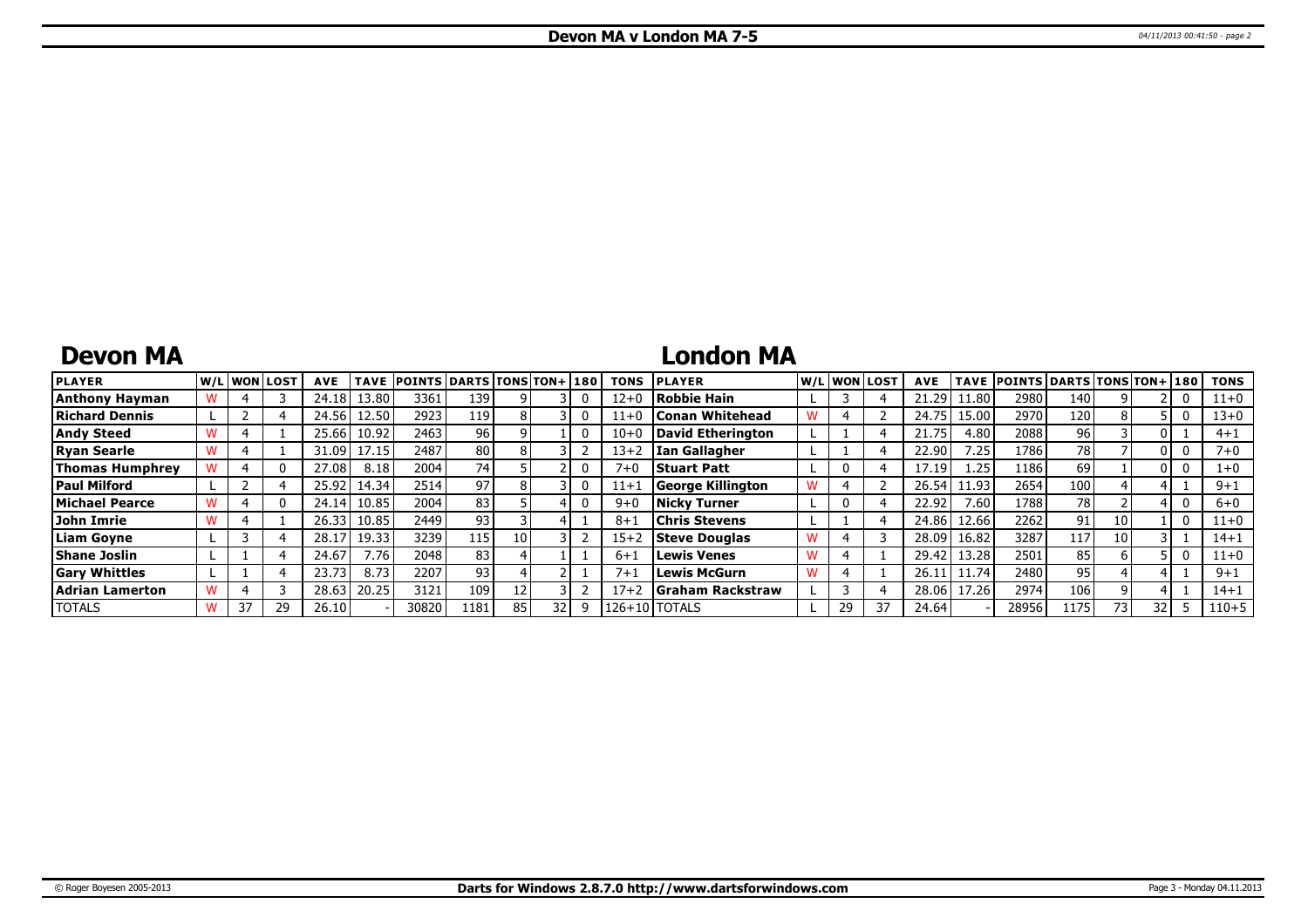### **Devon WA v London WA 4-2** 04/11/2013 00:42:12 - page 1

|                         | <b>SET AVE</b> | <b>PLAYER</b>       | LEG 1               |                                                                                                                                 |                      |                 | -4                            | - 5 | -6              |          |   |                |                              |              |                               |                                   |       |   | 7 8 9 10 11 12 0/S DU GS SL Tons                                                                                                                          |   | <b>SET AVE</b> | PLAYER            | LEG            |    |   |                                                                          | 4 5            |             |   |                |                                                   |                     |                                                                                                                                                     |       |  | 6 7 8 9 10 11 12 0/S DU GS SL Tons |                   |                                         |                  |                |
|-------------------------|----------------|---------------------|---------------------|---------------------------------------------------------------------------------------------------------------------------------|----------------------|-----------------|-------------------------------|-----|-----------------|----------|---|----------------|------------------------------|--------------|-------------------------------|-----------------------------------|-------|---|-----------------------------------------------------------------------------------------------------------------------------------------------------------|---|----------------|-------------------|----------------|----|---|--------------------------------------------------------------------------|----------------|-------------|---|----------------|---------------------------------------------------|---------------------|-----------------------------------------------------------------------------------------------------------------------------------------------------|-------|--|------------------------------------|-------------------|-----------------------------------------|------------------|----------------|
|                         |                | 4.74                |                     | 41                                                                                                                              | 81                   | 43              |                               |     |                 |          |   |                | $11   45   30   9$ 100 70 71 |              |                               | $\overline{3}$                    | 30 71 |   | $\overline{1}$                                                                                                                                            |   |                | 2.38              |                |    |   | $41   66   60   85$ 138 49                                               |                |             |   |                |                                                   | $1 \overline{31}$ 0 |                                                                                                                                                     |       |  |                                    | 30                |                                         | 8                |                |
|                         |                |                     | 2                   |                                                                                                                                 |                      |                 |                               |     |                 |          |   |                |                              |              |                               | $3 \mid 21 \mid 76$               |       |   | $\overline{2}$                                                                                                                                            |   |                |                   |                |    |   | $2$ 100 42 60 40 60 99                                                   |                |             |   |                |                                                   |                     |                                                                                                                                                     |       |  |                                    | $\overline{18}$   |                                         | 100              |                |
|                         |                | 18 KAREN            | $\overline{3}$      | <b>140100</b> 85 41 59 0 76                                                                                                     |                      |                 |                               |     |                 |          |   |                |                              |              |                               | $\overline{3}$<br>$\overline{30}$ |       | 6 | $\mathbf{1}$                                                                                                                                              |   |                | $17$ TAMMY        |                |    |   |                                                                          |                |             |   |                |                                                   |                     | $3 \overline{)22 \overline{)41 \overline{)22 \overline{81}} \overline{60} \overline{)28 \overline{60} \overline{)60 \overline{87}} \overline{30}}$  |       |  |                                    | 30                |                                         | 10               |                |
| 1                       |                | <b>ATKINSON</b>     | $\overline{4}$      |                                                                                                                                 |                      |                 |                               |     |                 |          |   |                |                              |              |                               |                                   |       |   |                                                                                                                                                           |   |                | MACKENZIE         | $\overline{4}$ |    |   |                                                                          |                |             |   |                |                                                   |                     |                                                                                                                                                     |       |  |                                    |                   |                                         |                  |                |
|                         |                |                     | $\overline{5}$      |                                                                                                                                 |                      |                 |                               |     |                 |          |   |                |                              |              |                               |                                   |       |   |                                                                                                                                                           |   |                | LON               | $\overline{5}$ |    |   |                                                                          |                |             |   |                |                                                   |                     |                                                                                                                                                     |       |  |                                    |                   |                                         |                  |                |
|                         |                | <b>56</b> DEV       | 6                   |                                                                                                                                 |                      |                 |                               |     |                 |          |   |                |                              |              |                               |                                   |       |   |                                                                                                                                                           |   | 76             |                   | 6              |    |   |                                                                          |                |             |   |                |                                                   |                     |                                                                                                                                                     |       |  |                                    |                   |                                         |                  |                |
|                         |                |                     | $\overline{7}$      |                                                                                                                                 |                      |                 |                               |     |                 |          |   |                |                              |              |                               |                                   |       |   |                                                                                                                                                           |   |                |                   | $\overline{7}$ |    |   |                                                                          |                |             |   |                |                                                   |                     |                                                                                                                                                     |       |  |                                    |                   |                                         |                  |                |
|                         | <b>SET AVE</b> | <b>PLAYER</b>       | LEG                 |                                                                                                                                 |                      |                 |                               |     | $\underline{6}$ |          |   |                |                              |              |                               |                                   |       |   |                                                                                                                                                           |   | <b>SET AVE</b> | <b>PLAYER</b>     |                |    |   |                                                                          |                |             |   |                |                                                   |                     |                                                                                                                                                     |       |  |                                    |                   |                                         |                  |                |
|                         |                |                     | $\mathbf{1}$        |                                                                                                                                 |                      |                 |                               |     |                 |          |   |                |                              |              |                               |                                   |       |   | 1 2 3 4 5 6 7 8 9 10 11 12 0/5 DU GS SL Tons<br>58 60 85 85 26 22 9 61 55 0 20 33 20<br>79 36 41 41 18 53 30 55 80<br>36 26 26 21 62 40 95 83 44 52 30 16 |   |                | 3.65              |                |    |   |                                                                          |                |             |   |                |                                                   |                     | <u>LEG 1 2 3 4 5 6 7 8 9 10 11<br/> 1 60 60 41 60 60 26 125 49 0 0 20<br/> 2 26 43 60 100 43 59 60 30 60 20<br/> 3 58 60 41 85 66 140 11 8 24 8</u> |       |  | $\overline{\mathbf{3}}$            |                   | 8 9 10 11 12 0/S DU GS SL Tons<br>33 20 |                  | $\overline{1}$ |
|                         |                |                     | $\overline{2}$      |                                                                                                                                 |                      |                 |                               |     |                 |          |   |                |                              |              |                               |                                   |       |   |                                                                                                                                                           |   |                |                   |                |    |   |                                                                          |                |             |   |                |                                                   |                     |                                                                                                                                                     |       |  | $\overline{2}$                     | $\frac{1}{29}$ 20 |                                         |                  | $\overline{1}$ |
|                         |                | $15$ SARAH          | $\overline{3}$      |                                                                                                                                 |                      |                 |                               |     |                 |          |   |                |                              |              |                               |                                   |       |   |                                                                                                                                                           |   |                | $16$ HAYLEY       |                |    |   |                                                                          |                |             |   |                |                                                   |                     |                                                                                                                                                     |       |  | $\mathbf{1}$                       | $\frac{1}{28}$    | $\overline{8}$                          |                  |                |
| $\overline{\mathbf{2}}$ | $\mathbf{I}$   | <b>BROWN</b>        |                     |                                                                                                                                 |                      |                 |                               |     |                 |          |   |                |                              |              |                               |                                   |       |   |                                                                                                                                                           | 2 |                | PLUME             |                |    |   |                                                                          |                |             |   |                |                                                   |                     |                                                                                                                                                     |       |  |                                    |                   |                                         |                  |                |
|                         |                |                     | $\overline{4}$      |                                                                                                                                 |                      |                 |                               |     |                 |          |   |                |                              |              |                               |                                   |       |   |                                                                                                                                                           |   |                |                   | $\overline{4}$ |    |   |                                                                          |                |             |   |                |                                                   |                     |                                                                                                                                                     |       |  |                                    |                   |                                         |                  |                |
|                         |                | $54$ <sup>DEV</sup> | $\overline{5}$      |                                                                                                                                 |                      |                 |                               |     |                 |          |   |                |                              |              |                               |                                   |       |   |                                                                                                                                                           |   |                | <b>70</b> LON     | $\overline{5}$ |    |   |                                                                          |                |             |   |                |                                                   |                     |                                                                                                                                                     |       |  |                                    |                   |                                         |                  |                |
|                         |                |                     | 6                   |                                                                                                                                 |                      |                 |                               |     |                 |          |   |                |                              |              |                               |                                   |       |   |                                                                                                                                                           |   |                |                   | 6              |    |   |                                                                          |                |             |   |                |                                                   |                     |                                                                                                                                                     |       |  |                                    |                   |                                         |                  |                |
|                         |                |                     | $\overline{7}$      |                                                                                                                                 |                      |                 |                               |     |                 |          |   |                |                              |              |                               |                                   |       |   |                                                                                                                                                           |   |                |                   | $\overline{7}$ |    |   |                                                                          |                |             |   |                |                                                   |                     |                                                                                                                                                     |       |  |                                    |                   |                                         |                  |                |
|                         | <b>SET AVE</b> | <b>PLAYER</b>       | <b>LEG</b>          |                                                                                                                                 |                      | 3               | $\overline{4}$                | 5   | $6\overline{6}$ | 7        | 8 | 9              | 10                           | 11           |                               |                                   |       |   | 12 O/S DU GS SL Tons                                                                                                                                      |   | <b>SET AVE</b> | <b>PLAYER</b>     | LEG            |    |   |                                                                          | $\overline{4}$ | 5           | 6 | $\overline{7}$ |                                                   |                     |                                                                                                                                                     |       |  |                                    |                   | 8 9 10 11 12 O/S DU GS SL Tons          |                  |                |
|                         |                | 4.20                |                     | 60   60   83   45   140   82   31                                                                                               |                      |                 |                               |     |                 |          |   |                |                              |              |                               | $3 \mid 21 \mid 31$               |       |   |                                                                                                                                                           |   |                | 1.00              | $\overline{1}$ | 41 | 9 | 45 43 45 45 83                                                           |                |             |   |                |                                                   |                     |                                                                                                                                                     |       |  |                                    | 21                |                                         | 190              |                |
|                         | 23             |                     | $\overline{2}$      |                                                                                                                                 |                      |                 |                               |     |                 |          |   |                |                              |              |                               | $2 \mid 26 \mid 98$               |       |   |                                                                                                                                                           |   |                | $16$ <b>KERRY</b> |                |    |   |                                                                          |                |             |   |                |                                                   |                     |                                                                                                                                                     |       |  |                                    | 24                |                                         | $\overline{119}$ |                |
|                         |                | MARIA               | $\overline{3}$      |                                                                                                                                 |                      |                 |                               |     |                 |          |   |                |                              |              |                               | 3   18   50                       |       |   | $2+1$                                                                                                                                                     |   |                |                   |                |    |   |                                                                          |                |             |   |                |                                                   |                     |                                                                                                                                                     |       |  |                                    | $\overline{18}$   |                                         | $\sqrt{159}$ 1   |                |
| 3                       | $\mathbf{I}$   | O'BRIEN             | $\overline{4}$      |                                                                                                                                 |                      |                 |                               |     |                 |          |   |                |                              |              |                               |                                   |       |   |                                                                                                                                                           | 3 |                | <b>SIMMONS</b>    | $\overline{4}$ |    |   |                                                                          |                |             |   |                |                                                   |                     |                                                                                                                                                     |       |  |                                    |                   |                                         |                  |                |
|                         | 12             | <b>DEV</b>          | $\overline{5}$      |                                                                                                                                 |                      |                 |                               |     |                 |          |   |                |                              |              |                               |                                   |       |   |                                                                                                                                                           |   |                | <b>43</b> LON     | 5 <sup>7</sup> |    |   |                                                                          |                |             |   |                |                                                   |                     |                                                                                                                                                     |       |  |                                    |                   |                                         |                  |                |
|                         |                |                     | 6                   |                                                                                                                                 |                      |                 |                               |     |                 |          |   |                |                              |              |                               |                                   |       |   |                                                                                                                                                           |   |                |                   | $\overline{6}$ |    |   |                                                                          |                |             |   |                |                                                   |                     |                                                                                                                                                     |       |  |                                    |                   |                                         |                  |                |
|                         |                |                     | $\overline{7}$      |                                                                                                                                 |                      |                 |                               |     |                 |          |   |                |                              |              |                               |                                   |       |   |                                                                                                                                                           |   |                |                   | $\overline{7}$ |    |   |                                                                          |                |             |   |                |                                                   |                     |                                                                                                                                                     |       |  |                                    |                   |                                         |                  |                |
|                         | <b>SET AVE</b> | <b>PLAYER</b>       | <b>LEG</b>          |                                                                                                                                 |                      | 3               | $\overline{4}$                | 5   | 6               |          |   |                |                              |              |                               |                                   |       |   | 7 8 9 10 11 12 O/S DU GS SL Tons                                                                                                                          |   | <b>SET AVE</b> | <b>PLAYER</b>     | LEG            |    |   |                                                                          | $\overline{4}$ | $5^{\circ}$ |   |                |                                                   |                     |                                                                                                                                                     |       |  |                                    |                   | 6 7 8 9 10 11 12 0/S DU GS SL Tons      |                  |                |
|                         |                | 4.54                |                     |                                                                                                                                 |                      |                 |                               |     |                 |          |   |                |                              |              |                               | $2 \mid 26 \mid 10$               |       |   | $\overline{2}$                                                                                                                                            |   |                | 4.61              |                |    |   |                                                                          |                |             |   |                | 1   41   26   95   <b>140</b>   45   60   54   0  |                     |                                                                                                                                                     |       |  |                                    | 24                |                                         | $40$   1         |                |
|                         |                |                     |                     |                                                                                                                                 |                      |                 |                               |     |                 |          |   |                |                              |              |                               |                                   |       |   |                                                                                                                                                           |   |                |                   |                |    |   |                                                                          |                |             |   |                |                                                   |                     |                                                                                                                                                     |       |  |                                    |                   |                                         |                  | $\overline{2}$ |
|                         |                |                     |                     |                                                                                                                                 |                      |                 |                               |     |                 |          |   |                |                              |              |                               | $2 \mid 23 \mid 48$               |       |   | $\mathbf{1}$                                                                                                                                              |   |                |                   |                |    |   |                                                                          |                |             |   |                | 2 26 85 121 26 41 100 45 17                       |                     |                                                                                                                                                     |       |  |                                    | 24                |                                         | 40               |                |
|                         |                | $19$ MICHELLE       |                     |                                                                                                                                 |                      |                 |                               |     |                 |          |   |                |                              |              |                               | $3 \times 130 \times 20$          |       |   |                                                                                                                                                           |   |                | <b>18</b> DEE     |                |    |   |                                                                          |                |             |   |                | 3 100 60 60 60 60 28 59 49 17                     |                     |                                                                                                                                                     |       |  |                                    | 27                |                                         | 8                | $\blacksquare$ |
|                         | 4 <sup>1</sup> | <b>ANDREWS</b>      | $\overline{4}$      |                                                                                                                                 |                      |                 |                               |     |                 |          |   |                |                              |              |                               |                                   |       |   |                                                                                                                                                           | 4 |                | <b>BELCHER</b>    | $\overline{4}$ |    |   |                                                                          |                |             |   |                |                                                   |                     |                                                                                                                                                     |       |  |                                    |                   |                                         |                  |                |
|                         |                |                     | $\overline{5}$      |                                                                                                                                 |                      |                 |                               |     |                 |          |   |                |                              |              |                               |                                   |       |   |                                                                                                                                                           |   |                | LON               | $\overline{5}$ |    |   |                                                                          |                |             |   |                |                                                   |                     |                                                                                                                                                     |       |  |                                    |                   |                                         |                  |                |
|                         |                | $03$ DEV            | $6\overline{6}$     |                                                                                                                                 |                      |                 |                               |     |                 |          |   |                |                              |              |                               |                                   |       |   |                                                                                                                                                           |   | 87             |                   | 6              |    |   |                                                                          |                |             |   |                |                                                   |                     |                                                                                                                                                     |       |  |                                    |                   |                                         |                  |                |
|                         |                |                     | $\overline{7}$      |                                                                                                                                 |                      |                 |                               |     |                 |          |   |                |                              |              |                               |                                   |       |   |                                                                                                                                                           |   |                |                   | $\overline{7}$ |    |   |                                                                          |                |             |   |                |                                                   |                     |                                                                                                                                                     |       |  |                                    |                   |                                         |                  |                |
|                         | <b>SET AVE</b> | <b>PLAYER</b>       | <b>LEG</b>          |                                                                                                                                 | 2                    |                 | $\overline{4}$                | 5   | 6               | 7        | 8 |                |                              |              |                               |                                   |       |   | 9 10 11 12 O/S DU GS SL Tons                                                                                                                              |   | <b>SET AVE</b> | <b>PLAYER</b>     | LEG            |    |   |                                                                          | $\overline{4}$ | 5           | 6 |                | 8                                                 | 9                   |                                                                                                                                                     |       |  |                                    |                   | 10 11 12 O/S DU GS SL Tons              |                  |                |
|                         |                | 2.80                | $\mathbf{1}$        | 55 60 95 140 57 54 35 3                                                                                                         |                      |                 |                               |     |                 |          |   |                |                              |              |                               | 24                                |       |   | $\overline{2}$<br>$\mathbf{1}$                                                                                                                            |   |                | 3.00              | $\overline{1}$ |    |   |                                                                          |                |             |   |                | 81   41   60   75   100 84   0   20   40          |                     |                                                                                                                                                     |       |  | 3                                  |                   | 27 40                                   |                  | 1              |
|                         |                |                     | $\overline{2}$      | 41                                                                                                                              | 45 26 96 140 80 55 0 |                 |                               |     |                 |          |   |                |                              |              |                               | $\overline{24}$                   |       |   | 18                                                                                                                                                        |   |                |                   | 2              |    |   |                                                                          |                |             |   |                | 66 43 81 60 100 91 20 40                          |                     |                                                                                                                                                     |       |  | $\overline{2}$                     | $\overline{23}$   | 40                                      |                  | $\mathbf{1}$   |
|                         |                | $19$ LISA           | $\overline{3}$      | $\overline{60}$ $\overline{60}$ $\overline{43}$ $\overline{45}$ $\overline{41}$ $\overline{85}$ $\overline{47}$ $\overline{40}$ |                      |                 |                               |     |                 |          |   |                |                              |              |                               | $\overline{24}$                   |       |   | $ 80\rangle$                                                                                                                                              |   |                | 19 SUSAN          |                |    |   |                                                                          |                |             |   |                | $3   41   41   60   100   41   60   85   27   46$ |                     |                                                                                                                                                     |       |  | $\mathcal{P}$                      | 26                | 46                                      |                  |                |
|                         |                | <b>HUGHES</b>       | $\overline{4}$      |                                                                                                                                 |                      |                 |                               |     |                 |          |   |                |                              |              |                               |                                   |       |   |                                                                                                                                                           |   |                | HOLT              | $\overline{4}$ |    |   |                                                                          |                |             |   |                |                                                   |                     |                                                                                                                                                     |       |  |                                    |                   |                                         |                  |                |
|                         | $5\vert$       |                     | 5                   |                                                                                                                                 |                      |                 |                               |     |                 |          |   |                |                              |              |                               |                                   |       |   |                                                                                                                                                           | 5 |                |                   | 5 <sup>1</sup> |    |   |                                                                          |                |             |   |                |                                                   |                     |                                                                                                                                                     |       |  |                                    |                   |                                         |                  |                |
|                         |                | <b>49 DEV</b>       |                     |                                                                                                                                 |                      |                 |                               |     |                 |          |   |                |                              |              |                               |                                   |       |   |                                                                                                                                                           |   |                | <b>78</b> LON     | 6              |    |   |                                                                          |                |             |   |                |                                                   |                     |                                                                                                                                                     |       |  |                                    |                   |                                         |                  |                |
|                         |                |                     | 6<br>$\overline{7}$ |                                                                                                                                 |                      |                 |                               |     |                 |          |   |                |                              |              |                               |                                   |       |   |                                                                                                                                                           |   |                |                   | $\overline{7}$ |    |   |                                                                          |                |             |   |                |                                                   |                     |                                                                                                                                                     |       |  |                                    |                   |                                         |                  |                |
|                         | <b>SET AVE</b> | PLAYER              | <b>LEG</b>          |                                                                                                                                 |                      |                 |                               |     | 6               | 7        | 8 | 9              | 10                           | - 11         |                               |                                   |       |   | 12 O/S DU GS SL Tons                                                                                                                                      |   | <b>SET AVE</b> | PLAYER            | LEG            |    |   |                                                                          |                |             | 6 |                | 8                                                 | 9                   |                                                                                                                                                     | 10 11 |  |                                    |                   | 12 O/S DU GS SL Tons                    |                  |                |
|                         |                | 4.42                | 1                   | l 43                                                                                                                            | $\overline{99}$      |                 |                               |     |                 |          |   | $\overline{8}$ | $\overline{0}$               | $\mathbf{0}$ |                               | $\overline{33}$                   |       |   | $\overline{2}$<br>2                                                                                                                                       |   |                | 5.40              |                |    |   | 1   45   60   60   60   55   81                                          |                |             |   |                |                                                   |                     | $\mathbf{0}$                                                                                                                                        | 10    |  | $\overline{2}$                     | 32                | 10                                      |                  |                |
|                         |                |                     | 2                   |                                                                                                                                 | 57                   | $\overline{25}$ | 55   100   100   24   26   44 | 42  |                 | $121$ 70 |   |                |                              |              |                               | $3 \ 21 \ 70$                     |       |   | $\overline{z}$                                                                                                                                            |   |                |                   |                |    |   |                                                                          |                |             |   |                | 82  48   0                                        |                     |                                                                                                                                                     |       |  |                                    | $\overline{21}$   |                                         | 124              |                |
|                         |                |                     | 3                   | 40                                                                                                                              | 17                   |                 | 65                            |     |                 |          |   |                |                              |              |                               |                                   |       |   |                                                                                                                                                           |   |                | $16$ LYNDA        | 3              |    |   | $2   68   45   60   41   60   43   60$                                   |                |             |   |                |                                                   |                     |                                                                                                                                                     |       |  |                                    |                   |                                         | 6 l              | $\overline{2}$ |
|                         |                | $17$ SARAH          | $\overline{4}$      |                                                                                                                                 |                      |                 |                               |     |                 |          |   |                |                              |              | 68 60 47 15 40 32 58 29 55 40 |                                   | 34 40 |   | 86                                                                                                                                                        |   |                |                   | $\overline{4}$ |    |   |                                                                          |                |             |   |                |                                                   |                     | $60$   22   24   100  100 81   67   23   12   6   0                                                                                                 |       |  | 3                                  | 33                |                                         |                  | $\overline{2}$ |
| $6\sqrt{ }$             |                | WINSOR              |                     |                                                                                                                                 |                      |                 |                               |     |                 |          |   |                |                              |              |                               | $\overline{27}$                   |       |   |                                                                                                                                                           | 6 |                | BIONDINI          |                |    |   | 43 100 45 140 30 43 38                                                   |                |             |   |                | 42                                                |                     | $0$ 20                                                                                                                                              |       |  |                                    |                   | 30 20                                   |                  |                |
|                         |                | $26$ <sup>DEV</sup> | 5                   | 25 39 82 40 41 43 45 40 60<br>40 96 43 60 90 60 38 50 24                                                                        |                      |                 |                               |     |                 |          |   |                |                              |              |                               |                                   | 25 24 |   |                                                                                                                                                           |   |                | <b>59</b> LON     |                |    |   | $5 \overline{100} 81 \overline{60} 41 \overline{24} 41 \overline{60} 42$ |                |             |   |                |                                                   |                     |                                                                                                                                                     |       |  |                                    | $\overline{24}$   |                                         | 52               |                |
|                         |                |                     | 6                   |                                                                                                                                 |                      |                 |                               |     |                 |          |   |                |                              |              |                               |                                   |       |   |                                                                                                                                                           |   |                |                   | 6              |    |   |                                                                          |                |             |   |                |                                                   |                     |                                                                                                                                                     |       |  |                                    |                   |                                         |                  |                |

| $-+$<br>ັບເພ                                                                    | . Sett                                                    |
|---------------------------------------------------------------------------------|-----------------------------------------------------------|
| <b>RUNNING SCORE</b><br>$\ddot{\phantom{1}}$<br>. .<br>$\overline{\phantom{a}}$ | <b>RUNNING SCORE</b><br>$\ddot{\phantom{1}}$<br>$\lambda$ |
| OP:<br>$\sim$ O'Brien 23.12<br>Devon WA<br>Maria                                | Holt 19.78<br>London WA<br>. OP:<br>⇒usan k               |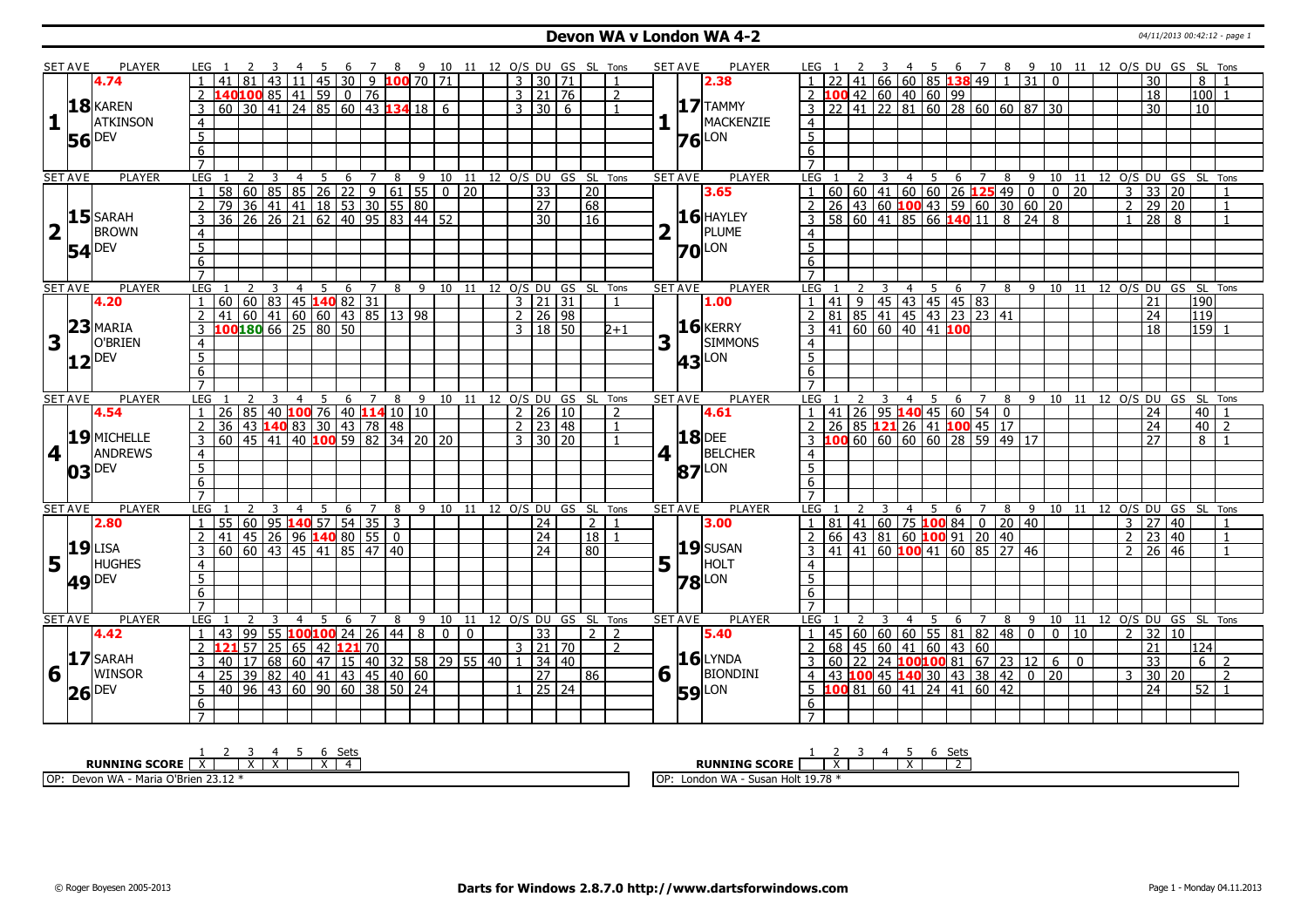## **Devon WA**

## **London WA**

| <b>PLAYER</b>       |   | <b>W/Liwonilost</b> | <b>AVE</b> |      | <b>TAVE POINTS DARTS TONS TON+ 180</b> |     |  |          | <b>TONS PLAYER</b>   |  | W/Liwonilost | <b>AVE</b> |                   | TAVE  POINTS   DARTS   TONS   TON+   180 |                 |     | TONS     |
|---------------------|---|---------------------|------------|------|----------------------------------------|-----|--|----------|----------------------|--|--------------|------------|-------------------|------------------------------------------|-----------------|-----|----------|
| Karen Atkinson      |   |                     | 18.56      | t.74 | 1503                                   | 81  |  | 4+       | Tammy Mackenzie      |  |              |            | 2.38              | 1385                                     | 78              | 01  |          |
| <b>Sarah Brown</b>  |   |                     | IF 54.     | 0.00 | 1399                                   | 90  |  |          | <b>Havley Plume</b>  |  |              | 16.70      | 3.65              | 1503                                     | 90 <sub>1</sub> |     |          |
| Maria O'Brien       |   |                     |            | 1.20 | 1503                                   | 65  |  |          | <b>Kerry Simmons</b> |  |              | 16.43      | 1.00 <sup>1</sup> | 1035                                     | 63              | υı  |          |
| Michelle Andrews    |   |                     | 19.03      | 4.54 | 1503                                   | 79  |  |          | Dee Belcher          |  |              | 18.8       | 4.61              | 1415                                     | 75              |     | $4 + 0$  |
| Lisa Hughes         |   |                     | 19.49'     | 2.80 | 1403                                   |     |  | 2+       | <b>Susan Holt</b>    |  |              | 19.78      | 3.00              | 1503                                     | 76              | 0 I |          |
| <b>Sarah Winsor</b> |   |                     | '.26       | 4.42 | 2417                                   | 140 |  |          | Lynda Biondini       |  |              | 16.59      | .40               | 2323                                     | 140             |     |          |
| <b>TOTALS</b>       | ᆠ |                     | 18.46      |      | 9728                                   | 527 |  | $17 +$ . | <b>ITOTALS</b>       |  |              | 7.56       |                   | 9164                                     | 522             |     | $18 + 0$ |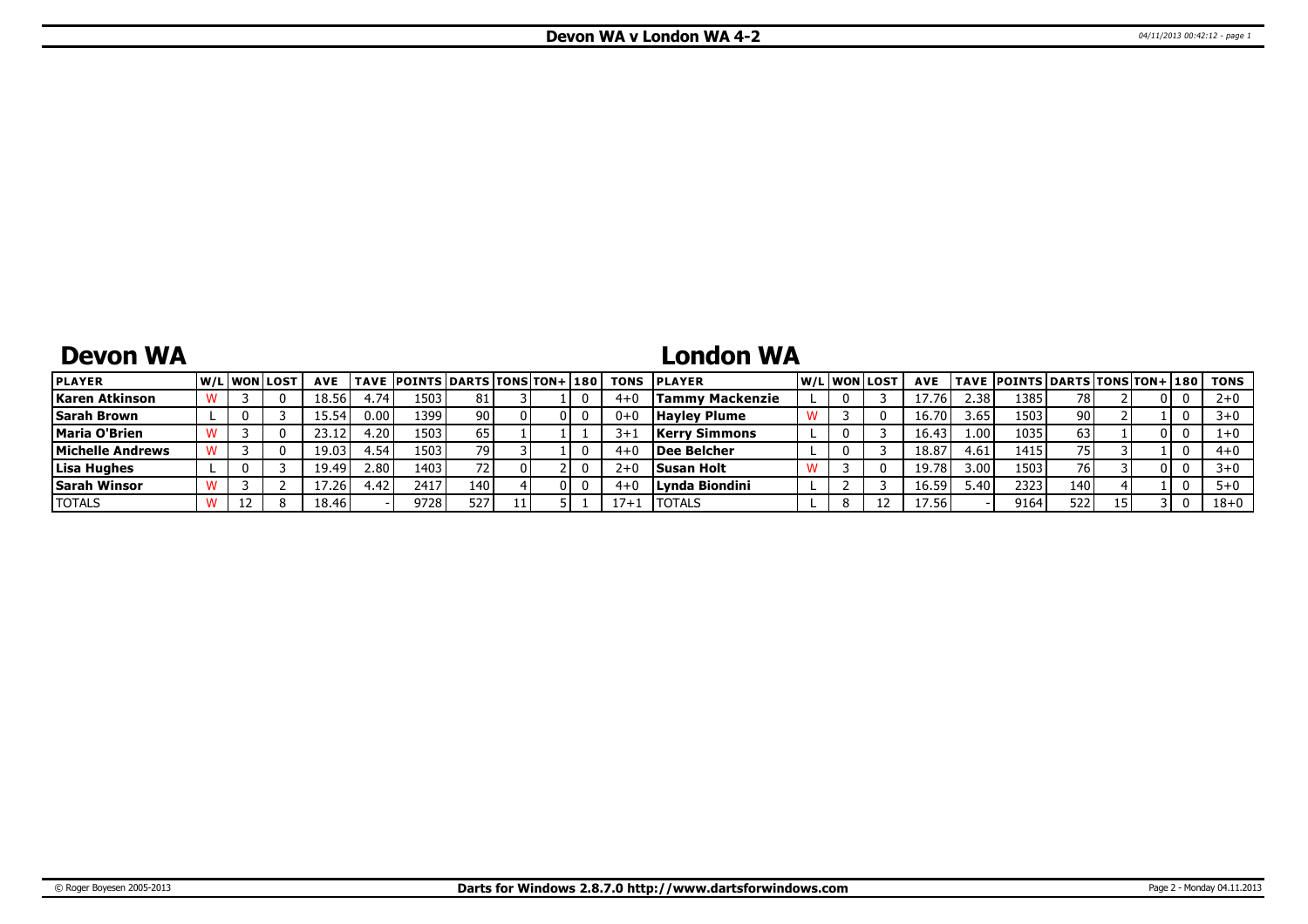#### **Devon MB v London MB 5-7** 04/11/2013 00:42:29 - page 1

|                         | <b>SET AVE</b> | <b>PLAYER</b>       | LEG 1<br>-3<br>$-4$                                             |                   | 5 6 7 8 9 10 11 12 O/S DU GS SL Tons |                                |      |              |                     |       |                                        | <b>SET AVE</b><br><b>PLAYER</b> | 4 5 6 7 8 9 10 11 12 O/S DU GS SL Tons<br>LEG 1                                                           |  |
|-------------------------|----------------|---------------------|-----------------------------------------------------------------|-------------------|--------------------------------------|--------------------------------|------|--------------|---------------------|-------|----------------------------------------|---------------------------------|-----------------------------------------------------------------------------------------------------------|--|
|                         |                | 11.07               | 60 60                                                           | 44   84   44   74 |                                      |                                |      |              | 3   21   74         |       | $\overline{1}$                         | 8.40                            | $180$ 41 81 97 12<br>$12 1+1$<br>35<br>43<br>21                                                           |  |
|                         |                |                     | 135100 44 100 36 50<br>36                                       |                   |                                      |                                |      |              | 3 21 50             |       | 3                                      |                                 | 43 41 85 95 50 79<br>18<br>l108 l                                                                         |  |
|                         |                | 26 DANIEL           | 81 58 135<br>137<br>3                                           |                   |                                      |                                |      |              | 12                  |       | 90<br>$\overline{2}$                   | $26$ STEVEN                     | 140140140 49 32<br>  14   32<br>3 <sup>1</sup><br>3                                                       |  |
| $\mathbf{1}$            |                | <b>BELSTEN</b>      | 125140100 42 34 60                                              |                   |                                      |                                |      |              |                     |       | 3                                      | FERGUSON                        | $4$ 81 100 40 140 50<br>$\overline{15}$<br>$90$   2                                                       |  |
|                         |                |                     | $\overline{4}$                                                  |                   |                                      |                                |      |              | 3   18   60         |       |                                        |                                 |                                                                                                           |  |
|                         |                | <b>58</b> DEV       | 5                                                               |                   |                                      |                                |      |              |                     |       |                                        | <b>38</b> LON                   | 5                                                                                                         |  |
|                         |                |                     | 6                                                               |                   |                                      |                                |      |              |                     |       |                                        |                                 | $\overline{6}$                                                                                            |  |
|                         |                |                     | $\overline{7}$                                                  |                   |                                      |                                |      |              |                     |       |                                        |                                 | $\overline{7}$                                                                                            |  |
|                         | <b>SET AVE</b> | <b>PLAYER</b>       | <b>LEG</b><br>$\overline{3}$<br>$\overline{4}$<br>$\mathcal{L}$ | - 5<br>6          | $7^{\circ}$                          | 8 9 10 11 12 0/S DU GS SL Tons |      |              |                     |       |                                        | <b>PLAYER</b><br><b>SET AVE</b> | LEG<br>7 8 9 10 11 12 O/S DU GS SL Tons<br>$\overline{4}$<br>5<br>6<br>2<br>3                             |  |
|                         |                | 6.20                | $\overline{43}$<br>45<br>140<br>$\mathbf{1}$                    | $10081$ 52        |                                      |                                |      |              | $\overline{18}$     |       | 40<br>$\overline{2}$                   | 11.24                           | 41 20 135140129 36<br>18 36<br>$\overline{3}$<br>3                                                        |  |
|                         |                |                     | 60 60 60 42 100<br>$\overline{2}$<br>$ 81\rangle$               |                   |                                      |                                |      |              | $\overline{18}$     |       | $\overline{98}$<br>$\overline{1}$      |                                 | 2 100 100 60 140 63 22 16<br>$3 \mid 21 \mid 16$<br>3                                                     |  |
|                         |                | $26$ MARK           | $\overline{3}$<br>54 140140 92<br>$\overline{55}$               |                   |                                      |                                |      |              | 15                  |       | $\overline{20}$<br>$\overline{2}$      | 28 STUART                       | 140100140 81 40<br>$2 \mid 14 \mid 40$<br>3<br>3                                                          |  |
| $\overline{\mathbf{2}}$ |                | <b>HATHERLEY</b>    | $\overline{4}$                                                  |                   |                                      |                                |      |              |                     |       |                                        | PATT                            | $\overline{4}$                                                                                            |  |
|                         |                | $37$ <sup>DEV</sup> | $\overline{5}$                                                  |                   |                                      |                                |      |              |                     |       |                                        | $36$ LON                        | $\overline{5}$                                                                                            |  |
|                         |                |                     | 6                                                               |                   |                                      |                                |      |              |                     |       |                                        |                                 | 6                                                                                                         |  |
|                         |                |                     | $\overline{7}$                                                  |                   |                                      |                                |      |              |                     |       |                                        |                                 | $\overline{7}$                                                                                            |  |
|                         | <b>SET AVE</b> | <b>PLAYER</b>       | LEG<br>$\overline{3}$<br>$\overline{4}$<br>2                    | - 5<br>6          | $\overline{7}$<br>8                  | 9<br>10                        | 11   |              |                     |       | 12 O/S DU GS SL Tons                   | <b>SET AVE</b><br><b>PLAYER</b> | LEG<br>$4 \overline{5}$<br>6 <sub>7</sub><br>$8 \quad 9 \quad 10$<br>12 O/S DU GS SL Tons<br>3<br>11<br>2 |  |
|                         |                | 6.72                | 50 135 81 45 98 55<br>$\overline{1}$                            |                   |                                      |                                |      |              | 18                  |       | $\overline{37}$                        | 8.21                            | $43 \mid 60$ 140121 97 0 40<br>19<br>$\sqrt{40}$<br>$\overline{z}$                                        |  |
|                         |                |                     | 58 83 180 21 137<br>$\overline{2}$                              |                   |                                      |                                |      |              | 15                  |       | $ 22 2+1$                              |                                 | 83 140180 42 56<br>14 56<br>$\overline{2}$<br>$2 + 1$<br>$\mathcal{L}$                                    |  |
|                         |                | $27$ <b>KEVIN</b>   | 100 41 46 83 46 120<br>$\overline{3}$                           |                   |                                      |                                |      |              | $\overline{18}$     |       | $65$   2                               | $ 27 $ TONY                     | 46 <b>140</b> 60 60 <b>100</b> 20 75<br>$3 \mid 21 \mid 75$<br>3<br>$\overline{2}$                        |  |
| $\overline{\mathbf{3}}$ |                | <b>WINTER</b>       | $\overline{4}$                                                  |                   |                                      |                                |      |              |                     |       |                                        | 3<br>HAMIT                      | $\overline{4}$                                                                                            |  |
|                         |                |                     | $\overline{5}$                                                  |                   |                                      |                                |      |              |                     |       |                                        |                                 | $\overline{5}$                                                                                            |  |
|                         |                | $04$ <sup>DEV</sup> | $\overline{6}$                                                  |                   |                                      |                                |      |              |                     |       |                                        | <b>83</b> LON                   | 6                                                                                                         |  |
|                         |                |                     | $\overline{7}$                                                  |                   |                                      |                                |      |              |                     |       |                                        |                                 | $\overline{7}$                                                                                            |  |
|                         | <b>SET AVE</b> | <b>PLAYER</b>       | <b>LEG</b><br>$\overline{4}$                                    | - 5               | $\overline{7}$                       | 9<br>10                        | - 11 |              |                     |       |                                        | <b>PLAYER</b><br><b>SET AVE</b> | LEG<br>12 O/S DU GS SL Tons<br>6 7 8 9 10 11                                                              |  |
|                         |                | 7.57                | 58 55 100 59 44 128 16<br>41                                    | 6                 | 8                                    |                                |      |              |                     | 22 16 | 12 O/S DU GS SL Tons<br>$\overline{z}$ | 5.40                            | 4 5<br>$60$   22   24   55   85   99   58<br>98<br>21                                                     |  |
|                         |                |                     | 24 97 <b>100</b> 45 65                                          |                   |                                      |                                |      |              |                     |       | 110 1                                  |                                 |                                                                                                           |  |
|                         |                | $23$ WAYNE          | $\overline{2}$<br>60                                            |                   |                                      |                                |      |              | 18                  |       |                                        | $23$ HENRY                      | 78 96 97 60 25 93 52<br> 20 52<br>$\overline{\phantom{a}}$                                                |  |
|                         |                |                     | $60$ 58 100 45 100 98 0<br>3                                    |                   |                                      |                                |      |              | 21                  |       | 40<br>$\overline{z}$                   |                                 | 60 140 97 100 56 8 40<br>21 40<br>3<br>$\overline{2}$<br>3                                                |  |
| 4                       |                | <b>TUCKER</b>       | 44 100 95 60 129<br>$\overline{4}$                              |                   |                                      |                                |      |              | $\overline{15}$     |       | $73\overline{)2}$                      | MURPHY<br>4 <sup>1</sup>        | 4 100100 85 60 100 56<br>3   18   56<br>$\mathbf{3}$                                                      |  |
|                         | 43             |                     |                                                                 |                   |                                      |                                |      |              |                     |       |                                        |                                 |                                                                                                           |  |
|                         |                | <b>DEV</b>          | $5\overline{)}$                                                 |                   |                                      |                                |      |              |                     |       |                                        |                                 | 5                                                                                                         |  |
|                         |                |                     | $\overline{6}$                                                  |                   |                                      |                                |      |              |                     |       |                                        | <b>83</b> LON                   | $6\overline{6}$                                                                                           |  |
|                         |                |                     | $\overline{7}$                                                  |                   |                                      |                                |      |              |                     |       |                                        |                                 | $\overline{7}$                                                                                            |  |
|                         | <b>SET AVE</b> | <b>PLAYER</b>       | <b>LEG</b><br>4                                                 | -5<br>-6          | 8<br>7                               | -9<br>10                       | - 11 |              |                     |       | 12 O/S DU GS SL Tons                   | <b>PLAYER</b><br><b>SET AVE</b> | LEG<br>9 10 11 12 O/S DU GS SL Tons<br>$\overline{4}$<br>8<br>6<br>$\overline{7}$                         |  |
|                         |                | 8.67                | $100100$ 60   81   60   50   50<br>-1                           |                   |                                      |                                |      |              | $3 \mid 21 \mid 50$ |       | 2                                      | 9.12                            | 40 60 55 45 45 58 132<br>66 1<br>21<br>1                                                                  |  |
|                         |                |                     | 100 60 100 84 38 20<br>$\overline{2}$<br>59                     |                   | $\overline{0}$                       |                                |      |              | $\overline{24}$     |       | $40\overline{2}$                       |                                 | 2 100 83 100 58 20 100 20 20<br>$\overline{22}$<br>l 20<br>3                                              |  |
|                         |                | 23 DARREN           | $\overline{3}$<br>95<br>  95   140   55   60   16   40          |                   |                                      |                                |      |              | 3   21   40         |       | $\overline{1}$                         | $ 23 $ SCOTT                    | 84 100 59 100 26 64 43<br>$25$   2<br>3<br>21                                                             |  |
| 5                       | l L            | <b>PEARCE</b>       | 60 100 100 82<br>$\overline{4}$                                 | 12732             |                                      |                                |      | $\mathbf{1}$ |                     | 16 32 | 3                                      | 5 <sup>1</sup><br>ARTISS        | 58 41 140 50 140<br>72<br>$\overline{15}$<br>$\overline{4}$                                               |  |
|                         |                |                     | $\overline{5}$                                                  |                   |                                      |                                |      |              |                     |       |                                        |                                 | 5                                                                                                         |  |
|                         |                | $95$ <sup>DEV</sup> | 6                                                               |                   |                                      |                                |      |              |                     |       |                                        | <b>30 LON</b>                   | 6                                                                                                         |  |
|                         |                |                     | $\overline{7}$                                                  |                   |                                      |                                |      |              |                     |       |                                        |                                 | $\overline{7}$                                                                                            |  |
|                         | <b>SET AVE</b> | <b>PLAYER</b>       | <b>LEG</b><br>3<br>$\overline{4}$                               | 5<br>6            | 8<br>$\overline{7}$                  | 9<br>10                        | - 11 |              |                     |       | 12 O/S DU GS SL Tons                   | <b>SET AVE</b><br><b>PLAYER</b> | LEG<br>9 10<br>12 O/S DU GS SL Tons<br>$\overline{4}$<br>5.<br>6 7<br>8<br>11                             |  |
|                         |                | 13.00               | 60 $100$ 43 $100$ 41 59 24 42 32<br>$\overline{1}$              |                   |                                      |                                |      |              | 1 25 32             |       | $\overline{z}$                         | 14.37                           | 24<br>2 <sup>1</sup><br>$\overline{2}$<br>$\mathbf{1}$                                                    |  |
|                         |                |                     | 81<br>2<br>11                                                   |                   |                                      |                                |      |              | 21                  |       | $\overline{2}$<br>8 I                  |                                 | 45 85 100 140 30 77 22 0<br>  23   56<br>2<br>2<br>$\overline{1}$                                         |  |
|                         |                | 27 DARREN           | 60<br>3                                                         | $ 41 $ 140100 60  |                                      |                                |      |              | $\overline{15}$     |       | $40$   2                               |                                 | 26 60 83 45 60 71 56<br>3 15 117<br>$\overline{3}$<br>3                                                   |  |
|                         |                |                     | 140100 83 76 62                                                 |                   |                                      |                                |      |              |                     |       |                                        | $25$ MATT                       | 84 100 60 140117                                                                                          |  |
| 6                       |                | <b>TILLEY</b>       | 100 81 140 100 60 20<br>$\overline{4}$                          |                   |                                      |                                |      |              | 1 16 20             |       | 3                                      | $6 \mid$<br>WINZAR              | 4 100100100 45 100 36<br>18<br>$20\overline{)4}$                                                          |  |
|                         |                | <b>00 DEV</b>       | 60 85 140 140 76<br>5                                           |                   |                                      |                                |      |              | 2   14   76         |       | 2                                      | <b>89</b> LON                   | 60 140100100<br>$ 101 $ 3<br>5<br><sup>12</sup>                                                           |  |
|                         |                |                     | 6<br>$\overline{7}$                                             |                   |                                      |                                |      |              |                     |       |                                        |                                 | 6                                                                                                         |  |

**RUNNING SCORE**  $\begin{array}{|c|c|c|c|c|}\n\hline\n\textbf{1} & \textbf{2} & \textbf{3} & \textbf{4} & \textbf{5} & \textbf{6} & \textbf{Sets} \\
\hline\n\textbf{5} & \textbf{5} & \textbf{8} & \textbf{7} & \textbf{8} & \textbf{1} & \textbf{1} & \textbf{1} & \textbf{1} & \textbf{1} & \textbf{1} \\
\hline\n\textbf{6} & \textbf{7} & \textbf{8} & \textbf{1} & \textbf{1} & \textbf{1} & \textbf{1} &$ 

**RUNNING SCORE**  $\begin{array}{|c|c|c|c|c|}\n\hline\n & 2 & 3 & 4 & 5 & 6 & \text{Sets} \\
\hline\n\end{array}$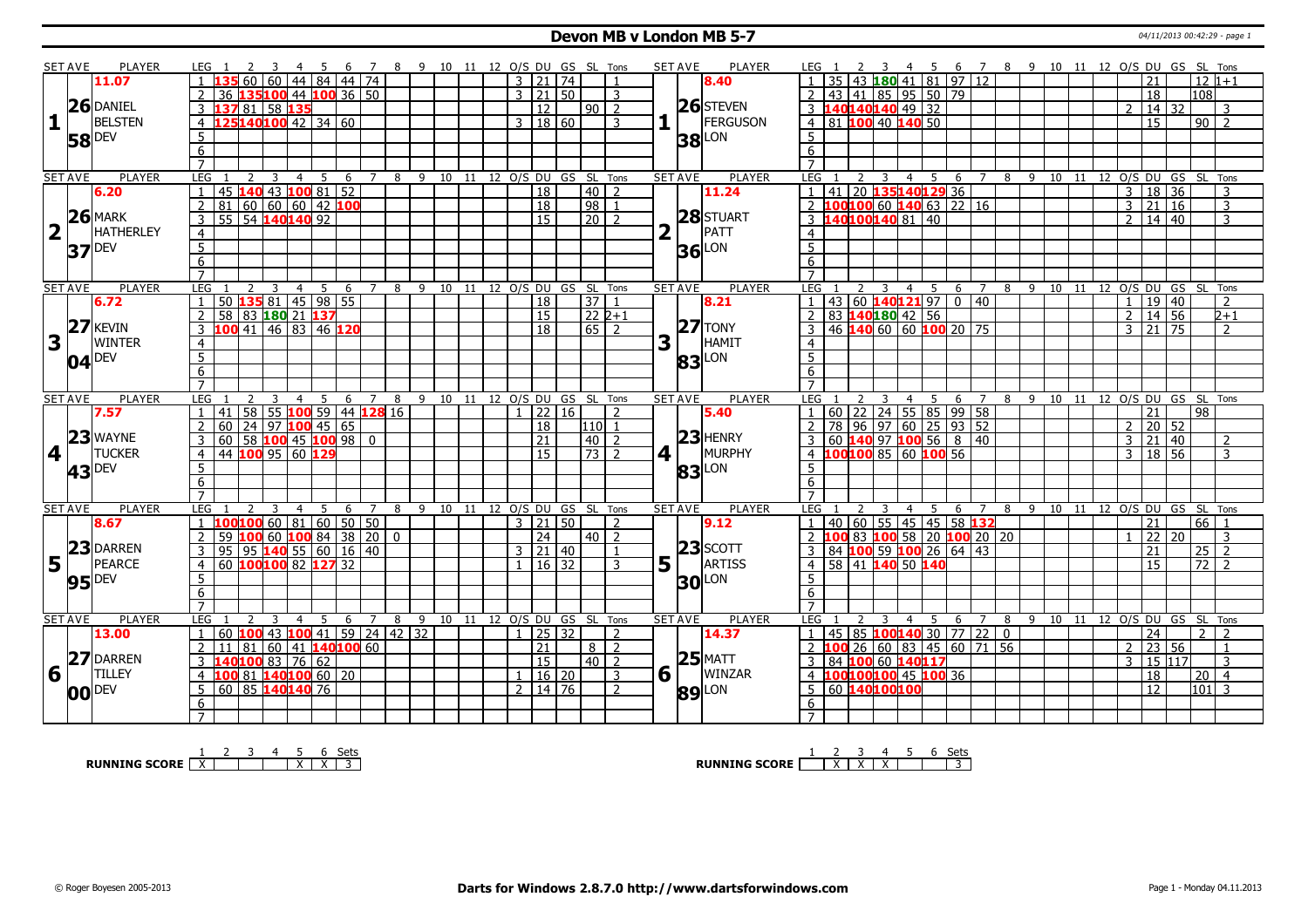### **Devon MB v London MB 5-7** 04/11/2013 00:42:29 - page 2

|                                                 | <b>SET AVE</b> | PLAYER                                 | LEG 1                             | -3<br>-4<br>- 5                                                                                      | - 6             |                |     | 7 8 9 10 11 12 O/S DU GS SL Tons |    |                              |                |                     |                      |                | <b>SET AVE</b>                        | PLAYER              | LEG 1                                                    | 2 3 4 5     |                |   | 6 7 8 9 10 11 12 O/S DU GS SL Tons |                |            |    |    |                                |                   |                     |                 |                                             |         |
|-------------------------------------------------|----------------|----------------------------------------|-----------------------------------|------------------------------------------------------------------------------------------------------|-----------------|----------------|-----|----------------------------------|----|------------------------------|----------------|---------------------|----------------------|----------------|---------------------------------------|---------------------|----------------------------------------------------------|-------------|----------------|---|------------------------------------|----------------|------------|----|----|--------------------------------|-------------------|---------------------|-----------------|---------------------------------------------|---------|
|                                                 |                | 9.81                                   | $\overline{26}$                   | 45 45 100 79                                                                                         |                 |                |     |                                  |    |                              |                | 18                  | $66$   2             |                |                                       | 12.88               | 60                                                       |             |                |   | 60 100100 45 100 36                |                |            |    |    |                                |                   | 2 20 36             |                 | 3                                           |         |
|                                                 |                |                                        | $\overline{2}$                    | 60 60 100121100 60                                                                                   |                 |                |     |                                  |    |                              |                | 3   18   60         |                      | 3              |                                       |                     | $\overline{2}$<br>43 100100 60 100                       |             |                |   |                                    |                |            |    |    |                                |                   | $\overline{15}$     |                 | $98 \mid 3$                                 |         |
|                                                 |                | $26$ TERRY                             | $\overline{3}$                    | 140 83 180 52 6                                                                                      |                 |                |     |                                  |    |                              |                | <sup>15</sup>       | l 40 l2+1            |                |                                       | $28$ NICK           | 3 140100 30 66 57 108                                    |             |                |   |                                    |                |            |    |    |                                |                   | 3 18 108            |                 | 3                                           |         |
|                                                 |                | MCDERMOT                               |                                   | 81 100 60 81 40                                                                                      |                 |                |     |                                  |    |                              |                | 15                  | $139$ 1              |                | 7 <sup>7</sup>                        | BUCKINGHAM          | 4 100140100 97 64                                        |             |                |   |                                    |                |            |    |    |                                |                   | $3 \mid 15 \mid 64$ |                 | 3                                           |         |
|                                                 |                |                                        | $\overline{4}$                    |                                                                                                      |                 |                |     |                                  |    |                              |                |                     |                      |                |                                       |                     |                                                          |             |                |   |                                    |                |            |    |    |                                |                   |                     |                 |                                             |         |
|                                                 | 65             | <b>DEV</b>                             | $\overline{5}$                    |                                                                                                      |                 |                |     |                                  |    |                              |                |                     |                      |                |                                       | $ 03 $ LON          | 5                                                        |             |                |   |                                    |                |            |    |    |                                |                   |                     |                 |                                             |         |
|                                                 |                |                                        | $\overline{6}$                    |                                                                                                      |                 |                |     |                                  |    |                              |                |                     |                      |                |                                       |                     | $\overline{6}$                                           |             |                |   |                                    |                |            |    |    |                                |                   |                     |                 |                                             |         |
|                                                 |                |                                        | $\overline{7}$                    |                                                                                                      |                 |                |     |                                  |    |                              |                |                     |                      |                |                                       |                     | $\overline{7}$                                           |             |                |   |                                    |                |            |    |    |                                |                   |                     |                 |                                             |         |
|                                                 | <b>SET AVE</b> | PLAYER                                 | LEG                               | 3<br>5<br>4                                                                                          |                 | 6 7 8          |     | 9 10 11 12 O/S DU GS SL Tons     |    |                              |                |                     |                      |                | <b>SET AVE</b>                        | PLAYER              | LEG <sub>1</sub>                                         | -3          | $\overline{4}$ | 5 | 6<br>$\overline{7}$                |                |            |    |    | 8 9 10 11 12 0/S DU GS SL Tons |                   |                     |                 |                                             |         |
|                                                 |                | 10.69                                  | $\overline{1}$<br>41              | 140 81 41 58 60 40 35                                                                                |                 |                |     |                                  |    |                              |                | $\overline{24}$     | 5 <sup>1</sup>       | $\overline{1}$ |                                       | 8.06                | 85                                                       |             |                |   | 41   65   81   140   64   21       | $\overline{4}$ |            |    |    |                                | $1 \overline{22}$ |                     | $\overline{4}$  |                                             |         |
|                                                 |                |                                        | $\overline{2}$<br>100<br>41       | $14085$ 38 57 40                                                                                     |                 |                |     |                                  |    |                              |                | 3   21   40         |                      | $\overline{2}$ |                                       |                     | 25 60 <b>100 121</b> 55 80 20<br>$\overline{2}$          |             |                |   |                                    |                |            |    |    |                                |                   | 21                  |                 | 40<br>$\overline{2}$                        |         |
|                                                 |                | $21$ SHAUN                             | 60                                | 41   85   41   43   140   39   52                                                                    |                 |                |     |                                  |    |                              | $\overline{3}$ | 24 52               |                      | $\overline{1}$ |                                       | $21$ JIMMY          | 60                                                       | 12560808575 |                |   | $\mathbf 0$                        |                |            |    |    |                                |                   | $\overline{21}$     |                 | $\overline{16}$                             |         |
| $\overline{\mathbf{8}}$ $\overline{\mathbf{1}}$ |                | DRING                                  | 100<br>$\overline{4}$             | 45   60   <mark>100</mark>  100  80                                                                  |                 | $12$   2       |     |                                  |    |                              |                | 24                  | 2                    | 3              | $\mathbf{8}$ $\overline{\phantom{0}}$ | FOSTER              | 45 <b>140</b> 40 76 55 93 32<br>4                        |             |                |   |                                    |                | $0\quad20$ |    |    |                                |                   | 25 20               |                 | $\overline{1}$                              |         |
|                                                 |                | $32$ <sup>DEV</sup>                    | 5<br>140                          | 40 95 85 109 24 4 0                                                                                  |                 |                |     |                                  |    |                              |                | $\sqrt{24}$         | $4 \mid 2$           |                |                                       | <b>87</b> LON       | 80 81 41 180 59 20<br>$5^{\circ}$                        |             |                |   | $\overline{0}$                     | 40             |            |    |    |                                |                   | $2$   23   40       |                 |                                             | $1 + 1$ |
|                                                 |                |                                        | 6                                 |                                                                                                      |                 |                |     |                                  |    |                              |                |                     |                      |                |                                       |                     | 6                                                        |             |                |   |                                    |                |            |    |    |                                |                   |                     |                 |                                             |         |
|                                                 |                |                                        | $\overline{7}$                    |                                                                                                      |                 |                |     |                                  |    |                              |                |                     |                      |                |                                       |                     | $\overline{7}$                                           |             |                |   |                                    |                |            |    |    |                                |                   |                     |                 |                                             |         |
|                                                 | <b>SET AVE</b> | <b>PLAYER</b>                          | LEG                               | 3<br>$\overline{4}$<br>5 <sup>5</sup>                                                                | 6               | $\overline{7}$ | 8   | 10<br>9                          |    | 11 12 0/S DU GS SL Tons      |                |                     |                      |                | <b>SET AVE</b>                        | PLAYER              | LEG                                                      | 3           | $\overline{4}$ | 5 | 6<br>$\overline{7}$                | 8              | - 9        | 10 | 11 | 12 O/S DU GS SL Tons           |                   |                     |                 |                                             |         |
|                                                 |                | 3.37                                   | 58<br>$\overline{21}$             | 100 41 137 26                                                                                        |                 |                |     |                                  |    |                              |                | $\overline{18}$     | 118 2                |                |                                       | 5.40                | 60 100 43 81 100 77 40                                   |             |                |   |                                    |                |            |    |    |                                |                   | 2   20   40         |                 | $\overline{2}$                              |         |
|                                                 |                |                                        | $\overline{2}$                    |                                                                                                      |                 |                |     |                                  |    |                              |                | $\overline{21}$     | 88                   | $\overline{1}$ |                                       |                     |                                                          |             |                |   |                                    |                |            |    |    |                                |                   | $3 \mid 21 \mid 89$ |                 | $\overline{1}$                              |         |
|                                                 | 19             | LEE                                    | $\overline{3}$                    | $\frac{120}{60}$ $\frac{120}{60}$ $\frac{128}{45}$ $\frac{45}{60}$ $\frac{60}{60}$ $\frac{100}{400}$ |                 |                |     |                                  |    |                              |                | <sup>15</sup>       | 236                  |                |                                       | $25$ TOMMY          | <u>2 60 59 48 85 60 100 89<br/>3 81 55 85 100 140</u> 40 |             |                |   |                                    |                |            |    |    |                                |                   | 3   18   40         |                 | $\overline{2}$                              |         |
| 9 1                                             |                | <b>HANLEY</b>                          | $\overline{4}$                    |                                                                                                      |                 |                |     |                                  |    |                              |                |                     |                      |                | 9                                     | SANWELL<br>H.       | $\overline{4}$                                           |             |                |   |                                    |                |            |    |    |                                |                   |                     |                 |                                             |         |
|                                                 | 65 DEV         |                                        | $\overline{5}$                    |                                                                                                      |                 |                |     |                                  |    |                              |                |                     |                      |                |                                       | <b>47</b> LON       | 5                                                        |             |                |   |                                    |                |            |    |    |                                |                   |                     |                 |                                             |         |
|                                                 |                |                                        | $\overline{6}$                    |                                                                                                      |                 |                |     |                                  |    |                              |                |                     |                      |                |                                       |                     | 6                                                        |             |                |   |                                    |                |            |    |    |                                |                   |                     |                 |                                             |         |
|                                                 |                |                                        | $\overline{7}$                    |                                                                                                      |                 |                |     |                                  |    |                              |                |                     |                      |                |                                       |                     | $\overline{7}$                                           |             |                |   |                                    |                |            |    |    |                                |                   |                     |                 |                                             |         |
|                                                 | <b>SET AVE</b> | <b>PLAYER</b>                          | <b>LEG</b>                        | -5<br>$\overline{4}$                                                                                 | 6               | $\overline{7}$ | - 8 | 9 10 11 12 O/S DU GS SL Tons     |    |                              |                |                     |                      |                | <b>SET AVE</b>                        | <b>PLAYER</b>       | LEG                                                      | 3           | $\overline{4}$ | 5 | 6 7                                | 8              |            |    |    | 9 10 11 12 O/S DU GS SL Tons   |                   |                     |                 |                                             |         |
|                                                 |                | 8.22                                   | $\overline{1}$                    | 47 140 87 58                                                                                         | $\overline{32}$ |                |     |                                  |    |                              |                | 2   17   32         |                      | $\mathcal{D}$  |                                       | 7.63                | $1 \overline{100}$ 45 45 81 28                           |             |                |   |                                    |                |            |    |    |                                |                   | 15                  |                 | 202                                         |         |
|                                                 |                |                                        | $\overline{2}$<br>81              | 100 85 60 45 105 9 16                                                                                |                 |                |     |                                  |    |                              |                | $3 \mid 24 \mid 16$ |                      | $\overline{2}$ |                                       |                     | 26 <b>100 100</b> 28 60 45 90 42<br>$\overline{2}$       |             |                |   |                                    |                |            |    |    |                                |                   | 24                  |                 | 10 <sup>1</sup><br>$\overline{\phantom{a}}$ |         |
|                                                 | 22             | LEE                                    | 41                                | 24 81 45 78 100 36 0                                                                                 |                 |                |     |                                  |    |                              |                | 24                  | 96   1               |                |                                       | <b>20 DARREN</b>    | 23 50 140 100 74                                         |             |                |   | $\overline{0}$<br>$\overline{0}$   | 14             |            |    |    |                                | 3                 | 24 14               |                 | 3                                           |         |
| <b>10</b>                                       |                | WARING                                 | $\overline{4}$                    | 85 45 45 140 100 34 52                                                                               |                 |                |     |                                  |    |                              |                | $2 \mid 20 \mid 52$ |                      | $\overline{z}$ | LO L                                  | <b>IRVING</b>       | 85<br>$\overline{4}$                                     |             |                |   | 22   60   60   100   30   60       |                |            |    |    |                                |                   | 21                  |                 | 84                                          |         |
|                                                 |                | 45 DEV                                 | $\overline{5}$                    |                                                                                                      |                 |                |     |                                  |    |                              |                |                     |                      |                |                                       | $33$ LON            | 5                                                        |             |                |   |                                    |                |            |    |    |                                |                   |                     |                 |                                             |         |
|                                                 |                |                                        | 6                                 |                                                                                                      |                 |                |     |                                  |    |                              |                |                     |                      |                |                                       |                     | 6                                                        |             |                |   |                                    |                |            |    |    |                                |                   |                     |                 |                                             |         |
|                                                 |                |                                        | $\overline{7}$                    |                                                                                                      |                 |                |     |                                  |    |                              |                |                     |                      |                |                                       |                     | $\overline{7}$                                           |             |                |   |                                    |                |            |    |    |                                |                   |                     |                 |                                             |         |
|                                                 | <b>SET AVE</b> | <b>PLAYER</b>                          | <b>LEG</b><br>2                   | $\overline{4}$<br>5                                                                                  | 6               | $\overline{7}$ | 8   | 9<br>10                          | 11 |                              |                |                     | 12 O/S DU GS SL Tons |                | <b>SET AVE</b>                        | <b>PLAYER</b>       | LEG                                                      |             | $\overline{4}$ | 5 | 6<br>7                             | 8              | 9          | 10 | 11 | 12 O/S DU GS SL                |                   |                     |                 | Tons                                        |         |
|                                                 |                | 6.06                                   | 45<br>$\overline{1}$              | 40 121 85 54                                                                                         |                 | 18 18          |     |                                  |    |                              |                | 22 18               |                      | $\mathcal{P}$  |                                       | 5.61                | 60<br> 81 <br>$\mathbf{1}$                               |             |                |   | 80   45   65   58   38   54        |                |            |    |    |                                |                   | $\overline{24}$     | $\overline{20}$ |                                             |         |
|                                                 |                |                                        | 55<br>2<br>81                     | 31   63   60   60   91   40   15                                                                     |                 |                |     |                                  |    |                              |                | $\overline{27}$     | 5 <sup>5</sup>       |                |                                       |                     | 2 121 59 100 46 55 60 20 30 10                           |             |                |   |                                    |                |            |    |    |                                |                   | $2 \mid 26 \mid 10$ |                 | $\mathcal{L}$                               |         |
|                                                 |                | $11$ <sup>20</sup> <b><i>PANID</i></b> | 3<br>60                           | 43 17 45 60 125                                                                                      |                 |                |     |                                  |    |                              |                | 18                  | 151                  |                |                                       | $22$ RICHARD        | 3 100140 43 58 40 80 40                                  |             |                |   |                                    |                |            |    |    |                                |                   | 2 20 40             |                 | $\overline{2}$                              |         |
|                                                 |                | <b>ROBERTS</b>                         | $\overline{22}$<br>$\overline{4}$ | 41   43   <mark>100</mark> 81   <mark>140</mark> 34                                                  |                 |                |     |                                  |    |                              |                | $\overline{21}$     | $\overline{40}$   2  |                | $1\vert$ $\vert$                      | <b>GUMBLE</b>       | 4 100 40 78 59 98 98 28                                  |             |                |   |                                    |                |            |    |    |                                |                   | $1 \mid 19 \mid 28$ |                 | $\overline{1}$                              |         |
|                                                 |                | <b>55</b> DEV                          | $\overline{5}$                    |                                                                                                      |                 |                |     |                                  |    |                              |                |                     |                      |                |                                       | $29$ <sup>LON</sup> | 5                                                        |             |                |   |                                    |                |            |    |    |                                |                   |                     |                 |                                             |         |
|                                                 |                |                                        | 6                                 |                                                                                                      |                 |                |     |                                  |    |                              |                |                     |                      |                |                                       |                     | 6                                                        |             |                |   |                                    |                |            |    |    |                                |                   |                     |                 |                                             |         |
|                                                 |                |                                        | $\overline{7}$                    |                                                                                                      |                 |                |     |                                  |    |                              |                |                     |                      |                |                                       |                     | $\overline{7}$                                           |             |                |   |                                    |                |            |    |    |                                |                   |                     |                 |                                             |         |
|                                                 |                |                                        |                                   |                                                                                                      |                 |                |     |                                  |    | 9 10 11 12 0/S DU GS SL Tons |                |                     |                      |                | <b>SET AVE</b>                        | PLAYER              | LEG                                                      |             | $\overline{4}$ | 5 | 6<br>$\overline{7}$                |                |            |    |    | 8 9 10 11 12 O/S DU GS SL Tons |                   |                     |                 |                                             |         |
|                                                 |                |                                        |                                   | $\overline{4}$                                                                                       |                 | $\overline{7}$ |     |                                  |    |                              |                |                     |                      |                |                                       | 7.00                |                                                          |             |                |   |                                    |                |            |    |    |                                |                   |                     |                 |                                             |         |
|                                                 | <b>SET AVE</b> | PLAYER                                 | LEG                               | -5                                                                                                   | -6              |                | - 8 |                                  |    |                              |                |                     |                      |                |                                       |                     | $\mathbf{1}$                                             |             |                |   |                                    |                |            |    |    |                                |                   |                     |                 |                                             |         |
|                                                 |                | 10.22                                  | $\mathbf{1}$                      | 60   60   60   140   28   26   47   75                                                               |                 |                |     |                                  |    |                              |                | $\sqrt{24}$         | $5\vert 1$           |                |                                       |                     | 43   100 60   26   100 60   72   40                      |             |                |   |                                    |                |            |    |    |                                |                   | $2 \mid 23 \mid 40$ |                 | 2<br>$\overline{1}$                         |         |
|                                                 |                |                                        | $\overline{2}$                    | <b>140</b> 26 81 <b>100</b> 83 71                                                                    |                 |                |     |                                  |    |                              |                | 3   18   71         |                      | $\overline{2}$ |                                       |                     | $\overline{2}$<br>  60   41   126   40   85   95         |             |                |   |                                    |                |            |    |    |                                |                   | $\overline{18}$     |                 | 54                                          |         |
|                                                 |                |                                        | 3<br>60                           | 139881812555924                                                                                      |                 |                |     |                                  |    |                              |                | 21                  | $32$   1             |                |                                       | $23$ LEE            |                                                          |             |                |   | $95$ 95 57 87 65 25                |                |            |    |    |                                |                   | $3 \mid 21 \mid 25$ |                 |                                             |         |
|                                                 |                | $12^{24}$ FHIL<br>STEWART              | 4                                 | <mark>140</mark> 78   26   94   40                                                                   |                 |                |     |                                  |    |                              | 2              | 17 40               |                      | 2              |                                       | <b>COCKS</b>        | $3760$ 98 60 25 38                                       |             |                |   |                                    |                |            |    |    |                                |                   | 18                  |                 | 83                                          |         |
|                                                 |                | <b>93</b> DEV                          | 5                                 | 100 60 140 45 43 81 32                                                                               |                 |                |     |                                  |    |                              | $\mathbf{1}$   | 19 32               |                      | $\overline{2}$ |                                       | <b>57</b> LON       | $\boxed{61}$ 41 60 <b>137100</b> 44<br>5 <sup>5</sup>    |             |                |   |                                    |                |            |    |    |                                |                   | $\overline{18}$     |                 | $58$   2                                    |         |
|                                                 |                |                                        | 6<br>$\overline{7}$               |                                                                                                      |                 |                |     |                                  |    |                              |                |                     |                      |                |                                       |                     | 6<br>$\overline{7}$                                      |             |                |   |                                    |                |            |    |    |                                |                   |                     |                 |                                             |         |

|                                                                                 | .′≏*<br>ັບປະ                                                                |
|---------------------------------------------------------------------------------|-----------------------------------------------------------------------------|
| <b>RUNNING SCORE</b><br>. .<br>$\lambda$                                        | <b>RUNNING SCORE</b><br>$\overline{\phantom{a}}$                            |
| 27.00<br>$T:II \rightarrow I$<br>OP:<br><b>MC</b><br>Devor<br>Darren<br>பப<br>. | L ግቡ ግ <i>ሮ</i> ነ<br>OP:<br>.<br>- Shiart Patt<br>. мо<br>ondor<br>t 28.36. |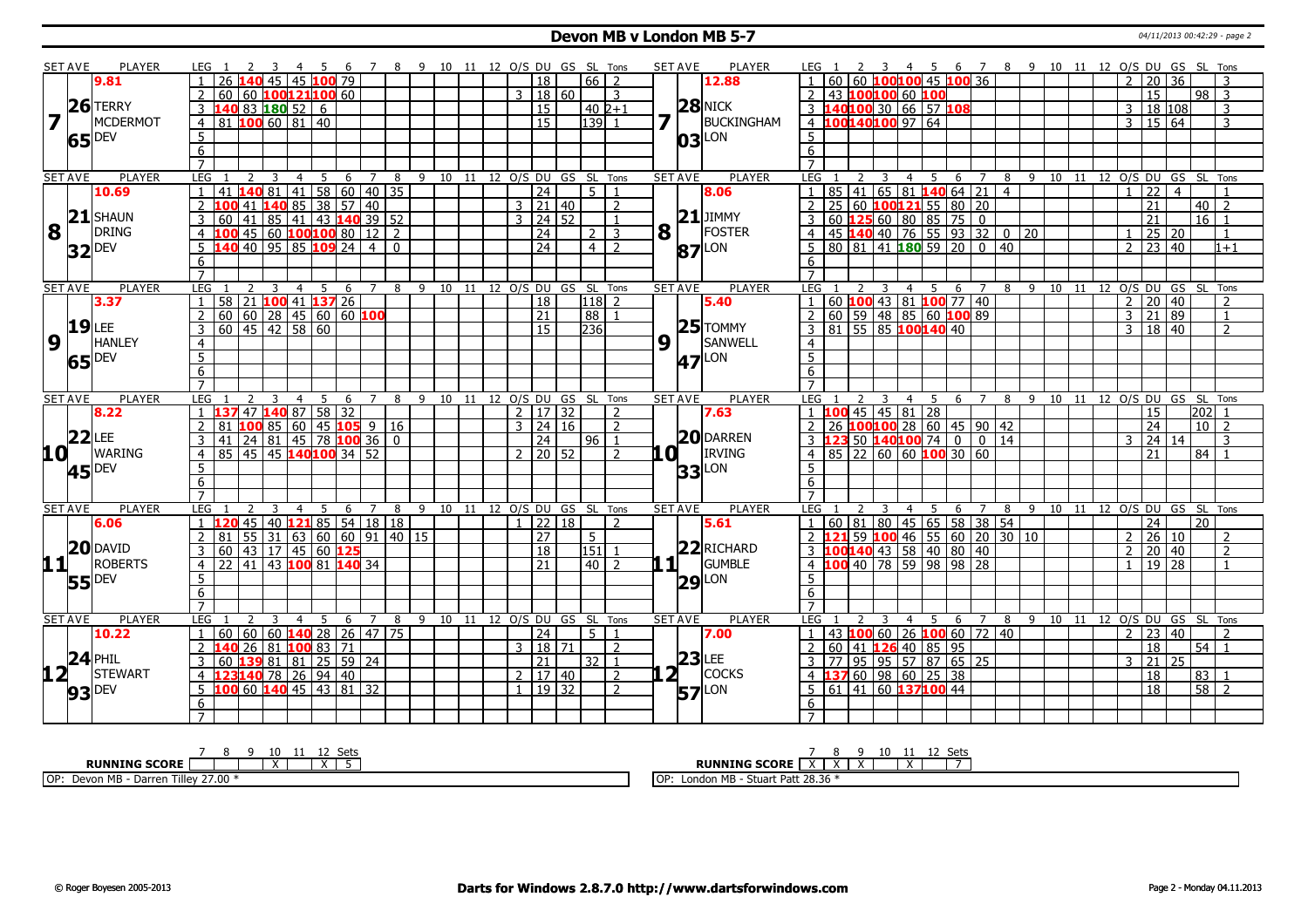## **Devon MB**

# **London MB**

| <b>PLAYER</b>         | W/L WON LOST |    | <b>AVE</b> | <b>TAVE</b> | <b>POINTS DARTS TONS TON+180</b> |      |    |  | <b>TONS</b> | <b>PLAYER</b>        |   |    | W/L WON LOST | <b>AVE</b> |                   | TAVE POINTS DARTS TONS TON+ 180 |                 |    |    | <b>TONS</b> |
|-----------------------|--------------|----|------------|-------------|----------------------------------|------|----|--|-------------|----------------------|---|----|--------------|------------|-------------------|---------------------------------|-----------------|----|----|-------------|
| Daniel Belsten        |              |    | 26.58      | 11.07       | 1914                             |      |    |  | $9 + 0$     | Steven Ferguson      |   |    |              | 26.38      | 8.40              | 1794                            | 68              |    |    | $6 + 1$     |
| <b>Mark Hatherley</b> |              |    | 26.37      | 6.20        | 1345                             |      |    |  | $5 + 0$     | <b>Stuart Patt</b>   |   |    |              | 28.36      | 11.24             | 1503                            | 53              |    |    | $9 + 0$     |
| Kevin Winter          |              |    | 27.04      | 6.72        | 1379                             | 51   |    |  | $5 + 1$     | <b>Tony Hamit</b>    |   |    |              | 27.83      | 8.21              | 1503                            | 54              |    |    | $6 + 1$     |
| <b>Wayne Tucker</b>   |              |    | 23.43      | 7.57        | 1781                             | 76 I |    |  | $7 + 0$     | <b>Henry Murphy</b>  |   |    |              | 23.83      | 5.40              | 1906                            | 80              |    |    | $5 + 0$     |
| <b>Darren Pearce</b>  |              |    | 23.95      | 8.67        | 1964                             | 82   |    |  | $8 + 0$     | <b>Scott Artiss</b>  |   |    |              | 23.30      | 9.12              | 1841                            | 79              |    |    | $8 + 0$     |
| Darren Tillev         |              |    | 27.00      | 13.00 l     | 2457                             | 91   |    |  | $11+0$      | <b>Matt Winzar</b>   |   |    |              | 25.89      | 14.37             | 2382                            | 92 <sub>1</sub> | 10 |    | $13+0$      |
| <b>Terry McDermot</b> |              |    | 26.65      | 9.81        | 1759                             | 66   |    |  | $8 + 1$     | Nick Buckingham      |   |    |              | 28.03      | 12.88             | 1906                            | 68              | 10 |    | $12+0$      |
| <b>Shaun Dring</b>    |              |    | 21.32      | 10.69       | 2494                             | 117  |    |  | $9 + 0$     | Jimmv Foster         |   |    |              | 21.87      | 8.06              | 2449                            | 112             |    |    | $6 + 1$     |
| Lee Hanley            |              |    | 19.65      | 3.37        | 1061                             | 54   |    |  | $3 + 0$     | <b>Tommy Sanwell</b> | w |    |              | 25.47      | 5.40              | 1503                            | 59              |    |    | $5 + 0$     |
| Lee Waring            |              |    | 22.45      | 8.22        | 1908                             | 85   |    |  | $7 + 0$     | Darren Irving        |   |    |              | 20.33      | 7.63 <sub>1</sub> | 1708                            | 84              |    |    | $7 + 0$     |
| David Roberts         |              |    | 20.55      | 6.06        | 1808                             | 88   |    |  | $5 + 0$     | Richard Gumble       |   |    |              | 22.29      | 5.61              | 1984                            | 89              |    |    | $5 + 0$     |
| <b>Phil Stewart</b>   |              |    | 24.93      | 10.22       | 2468                             | 99   |    |  | $8 + 0$     | Lee Cocks            |   |    |              | 23.57      | 7.00              | 2310                            | 98 <sub>1</sub> |    |    | $6 + 0$     |
| <b>TOTALS</b>         | 20           | 28 | 23.97      |             | 22338                            | 932  | 60 |  | $85 + 2$    | <b>ITOTALS</b>       |   | 28 |              | 24.35      |                   | 22789                           | 936             | 61 | 24 | $88 + 3$    |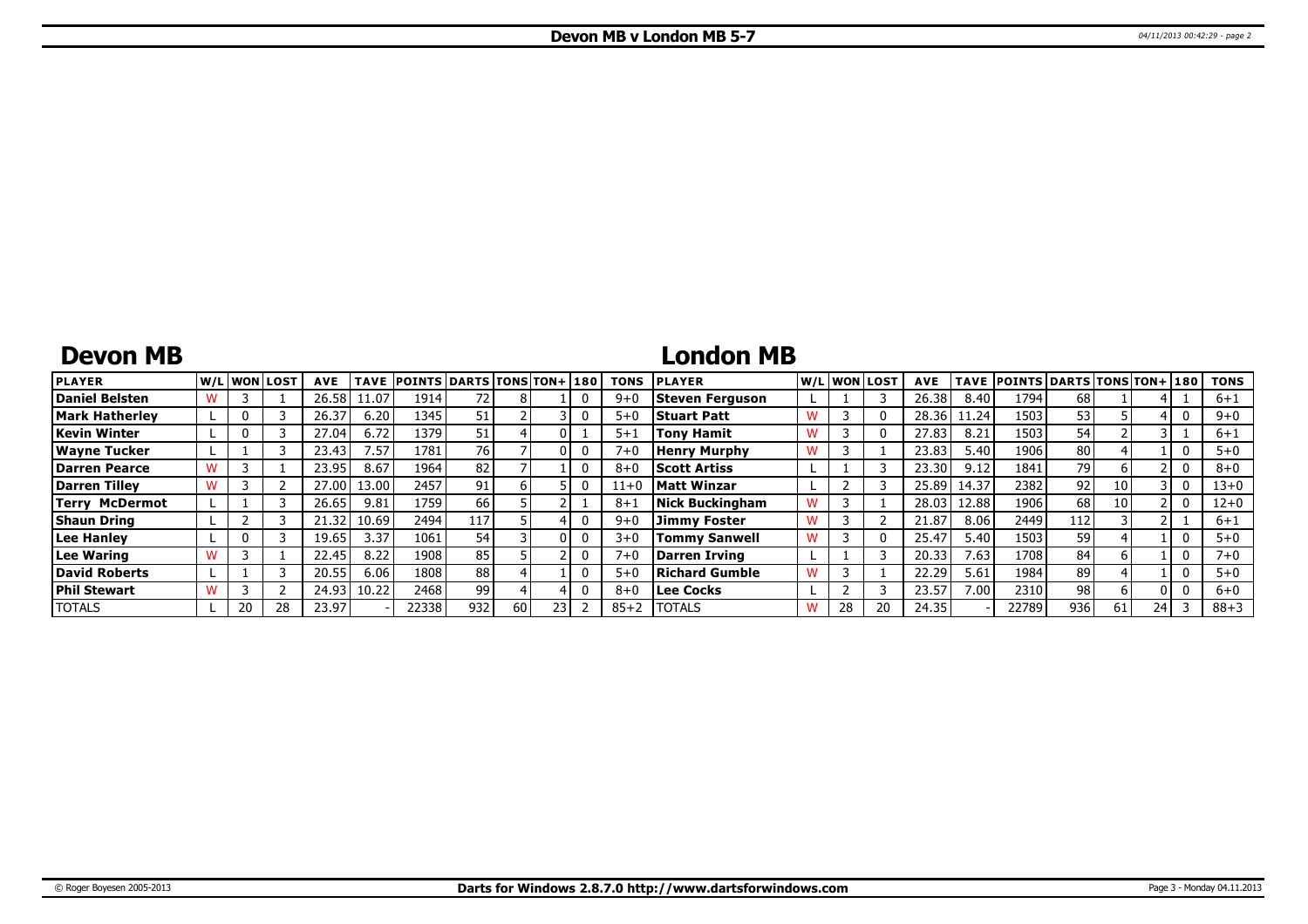### **Devon WB v London WB 4-2** 04/11/2013 00:42:57 - page 1

|                         | <b>SET AVE</b> | <b>PLAYER</b>       |                     | LEG 1           |         |                 | -3              |                 |                            |                                      |                 |                   |                                          |                                                                         |             |                  |                |                      |                     |                                    | 4 5 6 7 8 9 10 11 12 O/S DU GS SL Tons |   | <b>SET AVE</b>  | <b>PLAYER</b>       | LEG 1               |                 |                     | 3      |                | 45                                                                    |                            |                |   |                 |                |                |              |                | 6 7 8 9 10 11 12 O/S DU GS SL Tons   |                |                 |                |
|-------------------------|----------------|---------------------|---------------------|-----------------|---------|-----------------|-----------------|-----------------|----------------------------|--------------------------------------|-----------------|-------------------|------------------------------------------|-------------------------------------------------------------------------|-------------|------------------|----------------|----------------------|---------------------|------------------------------------|----------------------------------------|---|-----------------|---------------------|---------------------|-----------------|---------------------|--------|----------------|-----------------------------------------------------------------------|----------------------------|----------------|---|-----------------|----------------|----------------|--------------|----------------|--------------------------------------|----------------|-----------------|----------------|
|                         |                |                     |                     |                 |         |                 |                 | 41              |                            | 45 60 23 95 44                       |                 |                   |                                          |                                                                         |             |                  |                | 27                   |                     | 62                                 |                                        |   |                 | 3.35                |                     |                 |                     |        |                |                                                                       |                            |                |   | $\overline{0}$  | 14             |                |              |                | 28                                   | 14             |                 |                |
|                         |                |                     |                     | $\overline{26}$ |         |                 |                 |                 |                            |                                      |                 |                   |                                          | 26 55 28 45 41 26 60 41 81 32                                           |             |                  |                | $\overline{33}$      |                     | 40                                 |                                        |   |                 |                     |                     |                 |                     |        |                | $60$   22   100   85   22   66   57   49   0   20   20                |                            |                |   |                 |                |                |              | $\mathbf{1}$   | $31 \ 20$                            |                |                 |                |
|                         |                | $16$ SALLY          | 3                   |                 |         |                 |                 |                 | 41 60 70 60 31 81 82 44    |                                      |                 |                   |                                          |                                                                         |             |                  |                | 24                   |                     | $\overline{32}$                    |                                        |   |                 | 17 LEANNE           |                     |                 |                     |        |                | 41 81 <b>135</b> 41 <b>100</b> 29 34 30 10                            |                            |                |   |                 |                |                |              | $\overline{2}$ | 26 10                                |                |                 | $\overline{2}$ |
| $\mathbf{1}$            |                | PARTRIDGE           | $\overline{4}$      |                 |         |                 |                 |                 |                            |                                      |                 |                   |                                          |                                                                         |             |                  |                |                      |                     |                                    |                                        |   |                 | <b>TOPPER</b>       | $\overline{4}$      |                 |                     |        |                |                                                                       |                            |                |   |                 |                |                |              |                |                                      |                |                 |                |
|                         |                |                     | $\overline{5}$      |                 |         |                 |                 |                 |                            |                                      |                 |                   |                                          |                                                                         |             |                  |                |                      |                     |                                    |                                        |   |                 |                     | 5 <sup>1</sup>      |                 |                     |        |                |                                                                       |                            |                |   |                 |                |                |              |                |                                      |                |                 |                |
|                         |                | <b>30 DEV</b>       |                     |                 |         |                 |                 |                 |                            |                                      |                 |                   |                                          |                                                                         |             |                  |                |                      |                     |                                    |                                        |   | 68              | LON                 |                     |                 |                     |        |                |                                                                       |                            |                |   |                 |                |                |              |                |                                      |                |                 |                |
|                         |                |                     | $\overline{6}$      |                 |         |                 |                 |                 |                            |                                      |                 |                   |                                          |                                                                         |             |                  |                |                      |                     |                                    |                                        |   |                 |                     | 6                   |                 |                     |        |                |                                                                       |                            |                |   |                 |                |                |              |                |                                      |                |                 |                |
|                         |                |                     | $\overline{7}$      |                 |         |                 |                 |                 |                            |                                      |                 |                   |                                          |                                                                         |             |                  |                |                      |                     |                                    |                                        |   |                 |                     | $\overline{7}$      |                 |                     |        |                |                                                                       |                            |                |   |                 |                |                |              |                |                                      |                |                 |                |
|                         | <b>SET AVE</b> | <b>PLAYER</b>       | LEG                 |                 |         | 2               | 3               | $\overline{4}$  | 5                          | 6                                    | $7\overline{ }$ | 8                 |                                          |                                                                         |             |                  |                |                      |                     |                                    | 9 10 11 12 O/S DU GS SL Tons           |   | <b>SET AVE</b>  | <b>PLAYER</b>       | LEG                 |                 |                     | -3     | 4              | 5                                                                     | 6                          | 7              | 8 | $-9$            |                |                |              |                | 10 11 12 O/S DU GS SL Tons           |                |                 |                |
|                         |                | 2.05                | $\mathbf{1}$        | 26              |         | 45              |                 |                 |                            |                                      |                 |                   | 30   60   43   81   26   83   105   2    |                                                                         |             |                  | $\overline{2}$ | 29                   | $\overline{2}$      |                                    |                                        |   |                 | 5.20                |                     |                 |                     |        |                | 60 25 26 28 43 140 95 35 29                                           |                            |                |   |                 |                |                |              |                | 27                                   |                | $\overline{20}$ |                |
|                         |                |                     | $\overline{2}$      | 45              |         |                 |                 | 26 85 41        |                            | $30 \mid 35 \mid 66 \mid 41 \mid 29$ |                 |                   |                                          |                                                                         |             |                  |                | $\overline{27}$      |                     | 11031                              |                                        |   |                 |                     | $\overline{2}$      |                 |                     |        |                | 81 60 41 25 40 95 81 38 20 20                                         |                            |                |   |                 |                |                |              |                | $3 \mid 30 \mid$                     | 20             |                 |                |
|                         |                | 13 KAREN            | 3                   | 30              |         | 39              | $\overline{35}$ |                 |                            |                                      |                 |                   |                                          | $95 \mid 41 \mid 60 \mid 55 \mid 28 \mid 87 \mid 0 \mid 3 \mid 28 \mid$ |             |                  |                |                      | $35 \overline{)28}$ |                                    |                                        |   |                 | 14 ANDREA           |                     | 41              |                     |        |                | 41 140 60 30 43 36 38                                                 |                            |                |   | $\overline{32}$ | 8              | 8              |              |                | $\overline{33}$                      |                | 24 <sup>1</sup> |                |
| $\overline{\mathbf{2}}$ | $\mathbf{1}$   | MATTHEWS            | $\overline{4}$      | 60              |         |                 |                 |                 |                            |                                      |                 |                   |                                          |                                                                         |             |                  |                | 30                   |                     | 10                                 |                                        |   |                 | <b>WALKER</b>       |                     |                 |                     |        |                | 4 100 41 43 41 44 60 81 34 37                                         |                            |                |   |                 | $\overline{0}$ | 20             |              |                | $3 \mid 33 \mid$                     | 20             |                 | $\overline{1}$ |
|                         |                | $75$ <sup>DEV</sup> | 5                   | 60              |         |                 |                 |                 |                            |                                      |                 |                   | $ 44 $ 60 <b>100</b> 30 60 57 28 23      | $\overline{7}$                                                          |             | $0 \mid 24 \mid$ |                | <u>  53  </u>        | $\overline{2}$      |                                    |                                        |   |                 | $12$ <sup>LON</sup> |                     |                 | 41   60   81   41   |        |                |                                                                       | 25 <b>140</b> 53   40   10 |                |   |                 | 6              | $\mathbf{0}$   | $\mathbf{0}$ |                | 51                                   |                | 4 <sup>1</sup>  |                |
|                         |                |                     | 6                   |                 |         |                 |                 |                 |                            |                                      |                 |                   |                                          |                                                                         |             |                  |                |                      |                     |                                    |                                        |   |                 |                     | 6                   |                 |                     |        |                |                                                                       |                            |                |   |                 |                |                |              |                |                                      |                |                 |                |
|                         |                |                     | $\overline{7}$      |                 |         |                 |                 |                 |                            |                                      |                 |                   |                                          |                                                                         |             |                  |                |                      |                     |                                    |                                        |   |                 |                     |                     |                 |                     |        |                |                                                                       |                            |                |   |                 |                |                |              |                |                                      |                |                 |                |
|                         | <b>SET AVE</b> | <b>PLAYER</b>       | LEG                 |                 |         |                 | 3               | $\overline{4}$  | 5 <sub>5</sub>             |                                      |                 |                   |                                          |                                                                         |             |                  |                |                      |                     |                                    | 6 7 8 9 10 11 12 O/S DU GS SL Tons     |   | <b>SET AVE</b>  | <b>PLAYER</b>       | LEG                 |                 |                     |        | $\overline{4}$ |                                                                       |                            |                |   |                 |                |                |              |                | 5 6 7 8 9 10 11 12 O/S DU GS SL Tons |                |                 |                |
|                         |                | 1.00                |                     | 45              |         | $\overline{43}$ | $\overline{81}$ | $\overline{7}$  |                            |                                      |                 |                   |                                          | 45 41 81 60 58 20 10 5                                                  |             |                  | $\mathcal{E}$  | 39                   | -5                  |                                    |                                        |   |                 | 4.85                |                     | $\overline{26}$ |                     | 100 45 |                | $\vert$ 21   41   60   30   41   47   74                              |                            |                |   |                 |                | $\overline{0}$ | $\mathbf 0$  |                | $\overline{39}$                      |                | 16              |                |
|                         |                |                     |                     | 45              |         | 93              |                 |                 |                            |                                      |                 |                   |                                          |                                                                         |             |                  |                | $\overline{24}$      |                     | 86                                 |                                        |   |                 |                     |                     | 105             |                     |        |                |                                                                       |                            |                |   |                 |                |                |              |                | 23                                   | 20             |                 | $\overline{2}$ |
|                         |                | 17 SUSAN            | $\overline{3}$      | 45              |         | 68              |                 |                 |                            |                                      |                 |                   | 85 30 60 81 21 0<br>81 60 89 42 41 35 40 |                                                                         |             |                  |                | $2 \mid 26 \mid 40$  |                     |                                    |                                        |   |                 | $17$ LISA           |                     |                 |                     |        |                | <b>105</b> 41 <b>140</b> 81 44 50 20 20<br>43 81 41 41 60 36 60 61 38 |                            |                |   |                 |                |                |              |                | $\overline{27}$                      |                | 40 <sup>1</sup> |                |
| $\overline{\mathbf{3}}$ |                | <b>HORN</b>         | $\overline{4}$      |                 |         |                 |                 |                 |                            |                                      |                 |                   |                                          |                                                                         |             |                  |                | $\overline{21}$      |                     | 82                                 |                                        | 3 |                 | BEHAN               | $\overline{4}$      |                 |                     |        |                |                                                                       |                            |                |   |                 |                |                |              | 3              | 21                                   | 50             |                 | -1             |
|                         |                |                     | 5                   |                 |         |                 |                 |                 |                            |                                      |                 |                   |                                          |                                                                         |             |                  |                | $3 \mid 27 \mid 80$  |                     |                                    |                                        |   |                 |                     | $5^{\circ}$         |                 |                     |        |                | 41 62 <b>140</b> 45 83 80 50 6 7 7 8<br>45 58 39 45 45 60 43 66 27    |                            |                |   |                 |                |                |              |                | 27                                   |                | $\overline{73}$ |                |
|                         |                | 06 DEV              | 6                   |                 |         |                 |                 |                 |                            |                                      |                 |                   |                                          |                                                                         |             |                  |                |                      |                     |                                    |                                        |   |                 | <b>34</b> LON       |                     |                 |                     |        |                |                                                                       |                            |                |   |                 |                |                |              |                |                                      |                |                 |                |
|                         |                |                     | $\overline{7}$      |                 |         |                 |                 |                 |                            |                                      |                 |                   |                                          |                                                                         |             |                  |                |                      |                     |                                    |                                        |   |                 |                     | 6<br>$\overline{7}$ |                 |                     |        |                |                                                                       |                            |                |   |                 |                |                |              |                |                                      |                |                 |                |
|                         |                | <b>PLAYER</b>       |                     |                 |         |                 |                 |                 |                            |                                      |                 |                   |                                          |                                                                         |             |                  |                |                      |                     |                                    |                                        |   |                 | <b>PLAYER</b>       |                     |                 |                     |        |                |                                                                       |                            |                |   |                 |                |                |              |                |                                      |                |                 |                |
|                         | <b>SET AVE</b> |                     | LEG<br>$\mathbf{1}$ | 21              |         |                 |                 | 4               | 5                          |                                      |                 |                   | $100100$ 22 $100$ 60 66 0 32             |                                                                         |             |                  |                | $2 \mid 26 \mid 32$  |                     | 6 7 8 9 10 11 12 0/S DU GS SL Tons |                                        |   | <b>SET AVE</b>  |                     | LEG 1               |                 |                     |        | $\overline{4}$ | 98   45   60   41   30   69   60   21                                 | 5 6 7 8 9 10 11            |                |   |                 |                |                |              |                | 12 O/S DU GS SL Tons<br>24           |                | 77              |                |
|                         |                | 5.15                |                     |                 |         |                 |                 |                 |                            |                                      |                 |                   |                                          |                                                                         |             |                  |                |                      |                     |                                    | 3                                      |   |                 |                     |                     |                 |                     |        |                |                                                                       |                            |                |   |                 |                |                |              |                |                                      |                |                 |                |
|                         |                | $19$ JANE           | $\overline{2}$      | $\overline{28}$ |         |                 |                 |                 | 21 59 60 73 115 45 100     |                                      |                 |                   |                                          |                                                                         |             |                  |                | $3 \mid 24 \mid 100$ |                     |                                    | $\overline{2}$                         |   |                 | $17$ DEB            |                     |                 |                     |        |                | $\frac{62}{62}$ 60 26 43 60 60 60 82                                  |                            |                |   |                 |                |                |              |                | $\overline{24}$                      |                | $\overline{48}$ |                |
|                         |                |                     | 3                   |                 |         |                 |                 |                 | 45 13 76 28 63 81 60 75 60 |                                      |                 |                   |                                          |                                                                         |             |                  |                | $3 \mid 27 \mid 60$  |                     |                                    |                                        |   |                 |                     |                     |                 |                     |        |                | 44 45 45 60 60 36 70 57                                               |                            |                |   |                 |                |                |              |                | 24                                   |                | 84              |                |
| 4                       | $\blacksquare$ | <b>WILTSHIRE</b>    | $\overline{4}$      |                 |         |                 |                 |                 |                            |                                      |                 |                   |                                          |                                                                         |             |                  |                |                      |                     |                                    |                                        | 4 |                 | <b>WATLING</b>      | $\overline{4}$      |                 |                     |        |                |                                                                       |                            |                |   |                 |                |                |              |                |                                      |                |                 |                |
|                         |                | 52 DEV              | $\overline{5}$      |                 |         |                 |                 |                 |                            |                                      |                 |                   |                                          |                                                                         |             |                  |                |                      |                     |                                    |                                        |   |                 | <b>97</b> LON       | $\overline{5}$      |                 |                     |        |                |                                                                       |                            |                |   |                 |                |                |              |                |                                      |                |                 |                |
|                         |                |                     | $6 \overline{6}$    |                 |         |                 |                 |                 |                            |                                      |                 |                   |                                          |                                                                         |             |                  |                |                      |                     |                                    |                                        |   |                 |                     | 6                   |                 |                     |        |                |                                                                       |                            |                |   |                 |                |                |              |                |                                      |                |                 |                |
|                         |                |                     | $\overline{7}$      |                 |         |                 |                 |                 |                            |                                      |                 |                   |                                          |                                                                         |             |                  |                |                      |                     |                                    |                                        |   |                 |                     |                     |                 |                     |        |                |                                                                       |                            |                |   |                 |                |                |              |                |                                      |                |                 |                |
|                         | <b>SET AVE</b> | <b>PLAYER</b>       | LEG                 |                 |         |                 |                 | $\overline{4}$  |                            | 6                                    |                 | 8                 |                                          | 9 10 11                                                                 |             |                  |                |                      |                     | 12 O/S DU GS SL Tons               |                                        |   | <b>SET AVE</b>  | <b>PLAYER</b>       | LEG                 |                 |                     |        | $\overline{4}$ | -5                                                                    | 6                          | $\overline{7}$ | 8 |                 | 9 10 11        |                |              |                | 12 O/S DU GS SL Tons                 |                |                 |                |
|                         |                | 2.00                | $\mathbf{1}$        |                 | 60   41 |                 |                 | $100$ 45        | l 41 l                     |                                      |                 | 60   26   75   53 |                                          |                                                                         |             |                  |                | $3 \mid 27 \mid 53$  |                     |                                    |                                        |   |                 | 2.25                |                     |                 |                     |        |                | 41 45 45 45 60 35 31 44                                               |                            |                |   |                 |                |                |              |                | 27                                   |                | 144             |                |
|                         |                |                     |                     | 41              |         | 26              |                 |                 |                            |                                      |                 |                   | 100 62 22 55 68 77 30                    |                                                                         | $0 \mid 20$ |                  | $\mathbf{1}$   | 31                   | l 20.               |                                    | $\mathbf{1}$                           |   |                 |                     |                     | 26              |                     |        |                | 95 76 36 28 45 66 41 60 21                                            |                            |                |   |                 |                |                |              |                | 30                                   |                | $7^{\circ}$     |                |
|                         |                | 14 TRACY            | 3                   | 41              |         |                 |                 | $40$   45   33  |                            | 45 85                                |                 |                   |                                          |                                                                         |             |                  |                | $\overline{18}$      |                     | 212                                |                                        |   |                 | $15$ LISA           |                     |                 |                     |        |                | 26 60 80 90 80 40                                                     |                            |                |   |                 |                |                |              | $\mathcal{P}$  | 20 40                                |                |                 | $\overline{1}$ |
| 5 <sub>1</sub>          |                | <b>WARE</b>         | $\overline{4}$      | 64              |         |                 |                 |                 |                            |                                      |                 |                   |                                          | 81 60 27 22 32 43 41 38 12 41                                           |             | $\bf{0}$         |                | 42                   |                     | 40                                 |                                        | 5 |                 | <b>DUNFORD</b>      | $\overline{4}$      |                 |                     |        |                | 98 100 55 60 44 60 19 57 4                                            |                            |                |   |                 | $\mathbf 0$    | $\mathbf 0$    | $\mathbf 0$  | 2              | 41                                   | $\overline{4}$ |                 | $\overline{1}$ |
|                         |                | <b>DEV</b>          | 5                   | 13              |         | 22              | 11              | $\overline{23}$ | 79                         |                                      |                 |                   |                                          | 60   95   24   36   98   35                                             |             |                  |                | 33                   |                     | $\overline{5}$                     |                                        |   | 39 <sub>l</sub> | LON                 | 5                   |                 | $36 \mid 45 \mid 9$ |        |                | 45 60                                                                 | 85   60   26   63          |                |   |                 | 28             | 36             | 8            | $\overline{2}$ | $\overline{35}$                      | 8              |                 |                |
|                         | 89             |                     | 6                   |                 |         |                 |                 |                 |                            |                                      |                 |                   |                                          |                                                                         |             |                  |                |                      |                     |                                    |                                        |   |                 |                     | 6                   |                 |                     |        |                |                                                                       |                            |                |   |                 |                |                |              |                |                                      |                |                 |                |
|                         |                |                     | $\overline{7}$      |                 |         |                 |                 |                 |                            |                                      |                 |                   |                                          |                                                                         |             |                  |                |                      |                     |                                    |                                        |   |                 |                     | $\overline{7}$      |                 |                     |        |                |                                                                       |                            |                |   |                 |                |                |              |                |                                      |                |                 |                |
|                         | <b>SET AVE</b> | <b>PLAYER</b>       | LEG                 |                 |         |                 |                 |                 | 5                          | 6                                    | $\overline{7}$  | 8                 |                                          |                                                                         |             |                  |                |                      |                     | 9 10 11 12 O/S DU GS SL Tons       |                                        |   | <b>SET AVE</b>  | PLAYER              | LEG                 |                 |                     |        | 4              |                                                                       | 6                          | $\overline{7}$ | 8 | - 9             |                |                |              |                | 10 11 12 O/S DU GS SL Tons           |                |                 |                |
|                         |                | 2.77                | $\mathbf{1}$        | 22              |         |                 |                 |                 |                            |                                      |                 |                   | $45 \mid 17 \mid 60$ 100 60 177 0 15 5   |                                                                         |             |                  |                | $2 \mid 29 \mid 5$   |                     |                                    | $2 + 1$                                |   |                 |                     | 1 <sup>1</sup>      | -5              |                     |        |                | $30 81 41 41 27 41 37 62$                                             |                            |                |   |                 |                |                |              |                | $\overline{27}$                      |                | 136             |                |
|                         |                |                     | $\overline{2}$      |                 |         |                 |                 | 45 89 92 41     |                            | 60   84   30   40   20               |                 |                   |                                          |                                                                         |             |                  |                | $2 \mid 26 \mid 20$  |                     |                                    |                                        |   |                 |                     |                     |                 |                     |        |                | 2 60 40 26 81 30 22 45 60 28                                          |                            |                |   |                 |                |                |              |                | 27                                   |                | 109             |                |
|                         |                | $15$ ANETTE         | 3                   | 34              |         |                 |                 |                 |                            |                                      |                 |                   |                                          | 46 60 24 40 66 60 59 42 30 20                                           |             | $\Omega$         | $\overline{2}$ | 44   4               |                     |                                    |                                        |   |                 | 13 CHELSEA          | 3                   |                 |                     |        |                | 45   83   45   24   85   81   13   47   21   19   6                   |                            |                |   |                 |                |                | $\Omega$     |                | 42                                   |                | 8 <sup>1</sup>  |                |
| 6                       |                | LORD                |                     |                 |         |                 |                 |                 |                            |                                      |                 |                   |                                          |                                                                         |             |                  |                |                      |                     |                                    |                                        | 6 |                 | WILLIAMSON          |                     |                 |                     |        |                |                                                                       |                            |                |   |                 |                |                |              |                |                                      |                |                 |                |
|                         |                |                     | $\overline{4}$      |                 |         |                 |                 |                 |                            |                                      |                 |                   |                                          |                                                                         |             |                  |                |                      |                     |                                    |                                        |   |                 |                     | $\overline{4}$      |                 |                     |        |                |                                                                       |                            |                |   |                 |                |                |              |                |                                      |                |                 |                |
|                         |                | $18$ $^{DEV}$       | 5                   |                 |         |                 |                 |                 |                            |                                      |                 |                   |                                          |                                                                         |             |                  |                |                      |                     |                                    |                                        |   |                 | $ 02 ^{LON}$        | $\overline{5}$      |                 |                     |        |                |                                                                       |                            |                |   |                 |                |                |              |                |                                      |                |                 |                |
|                         |                |                     | 6                   |                 |         |                 |                 |                 |                            |                                      |                 |                   |                                          |                                                                         |             |                  |                |                      |                     |                                    |                                        |   |                 |                     | 6                   |                 |                     |        |                |                                                                       |                            |                |   |                 |                |                |              |                |                                      |                |                 |                |
|                         |                |                     |                     |                 |         |                 |                 |                 |                            |                                      |                 |                   |                                          |                                                                         |             |                  |                |                      |                     |                                    |                                        |   |                 |                     | $\overline{7}$      |                 |                     |        |                |                                                                       |                            |                |   |                 |                |                |              |                |                                      |                |                 |                |

| <b>SCORE</b>                                                     | ーー                                               |
|------------------------------------------------------------------|--------------------------------------------------|
| DIINNTNG                                                         | <b>SCORE</b>                                     |
| $\ddot{\phantom{1}}$                                             | IING                                             |
| $\lambda$                                                        | <b>RUNN</b>                                      |
| <b>1052</b><br>1.4111<br>יסר.<br>. vVIII∿''<br>DEVUL<br>VVL<br>. | 17.68<br>I OP<br>London WB<br>- Leanne<br>Topper |